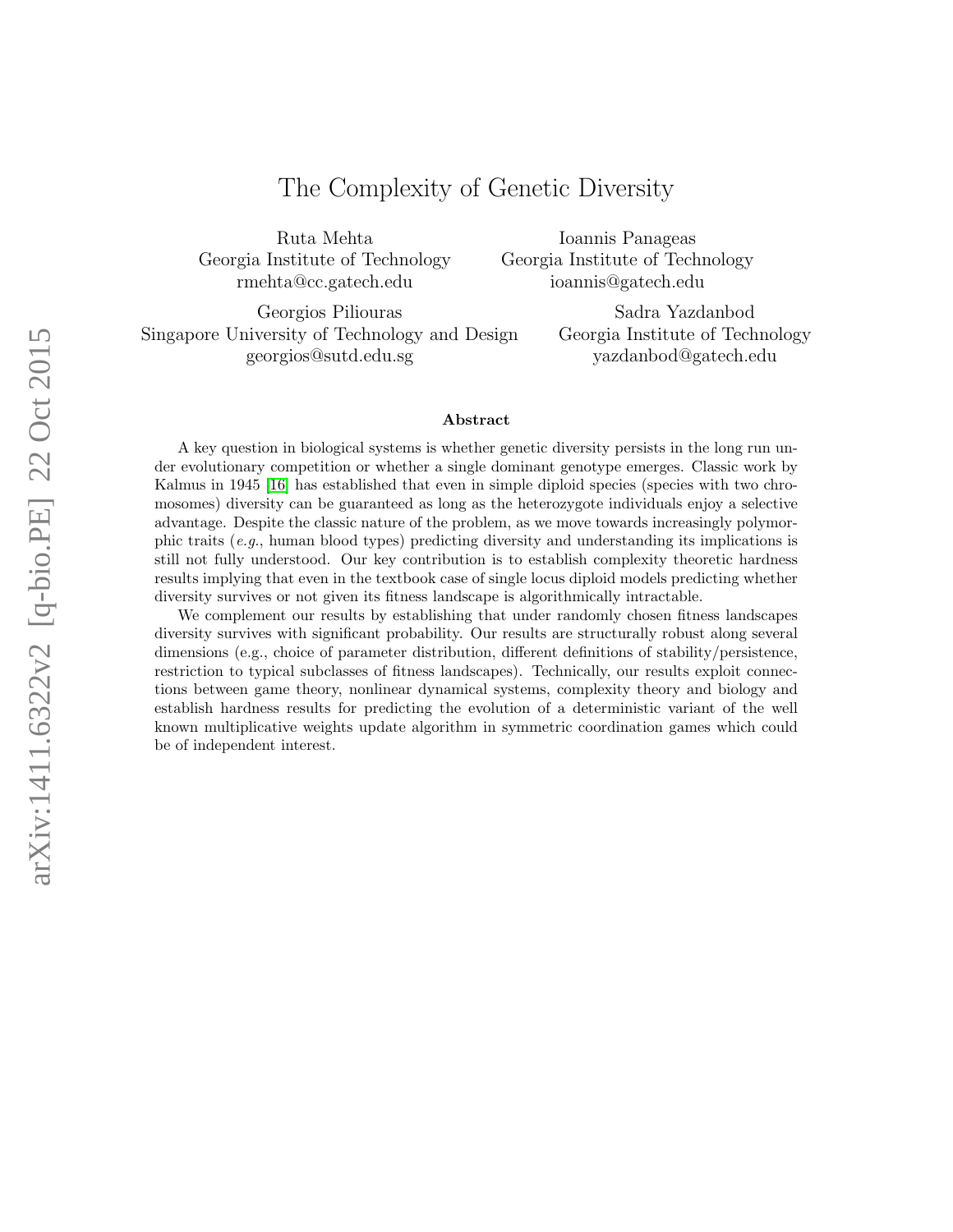# 1 Introduction

The beauty and complexity of natural ecosystems have always been a source of fascination and inspiration for the human mind. The exquisite biodiversity of Galapagos' ecosystem, in fact, inspired Darwin to propose his theory of natural selection as an explanatory mechanism for the origin and evolution of species. This revolutionary idea can be encapsulated in the catch phrase "survival of the fittest"<sup>[1](#page-1-0)</sup>. Natural selection promotes the survival of those genetic traits that provide to their carriers an evolutionary advantage.

A marker of the true genius behind any paradigm is its longevity and in this respect the success of natural selection is without precedent. The formalized study of evolution, dating back to the work of Fisher, Haldane, and Wright in the beginning of the twentieth century, still and to a large extent focuses on simple, almost toy-like, alas concrete, models of this famous aphorism and the experimental and theoretical analysis of them. Despite this unassuming facade, if one digs a little deeper, and delves even into the most basic of questions, how/under what circumstances does natural selection preserve genetic diversity, a puzzling web of connections is revealed that couples biology, game theory, nonlinear dynamical systems, topology, and computationally complexity into a tightly interwoven bundle. Our understanding of this web of relationships is still rather fragmented with the classic results in the area focusing on isolated facets of this space.

Arguably, the most influential result in the area of mathematical biology is Fisher's fundamental theorem of natural selection (1930) [\[11\]](#page-11-1). It states that the rate of increase in fitness of any organism at any time is equal to its genetic variance in fitness at that time. In the classical model of population genetics (Fisher-Wright-Haldane, discrete or continuous version) of single loci multi-allele diploid models it implies that the average fitness of the species populations is always strictly increasing unless we are at an equilibrium. In fact, convergence to equilibrium is pointwise even if there exist continuum of equilibria (See [\[20\]](#page-12-0) and references therein). From a dynamical systems perspective, this a rather strong characterization, since it establishes that the average fitness acts as a Lyapunov function for the system and that every trajectory converges to an equilibrium.

Besides the purely dynamical systems interpretation, an alternative, more palpable, game theoretic interpretation of these genetic systems is possible. Specifically, these systems can be in-terpreted as symmetric coordination/partnership two-agent games<sup>[2](#page-1-1)</sup> where each agent applies a  $(discrete-time version of) replicator dynamics<sup>3</sup> and where both agents start from the same mixed$  $(discrete-time version of) replicator dynamics<sup>3</sup> and where both agents start from the same mixed$  $(discrete-time version of) replicator dynamics<sup>3</sup> and where both agents start from the same mixed$ initial strategy. The analogies are as follows: The proportions of different alleles in the initial population encode the starting common mixed strategy. The random mating in the next time epoch is captured as two symmetric agents applying the same mixed strategy (allele mixture) against each other. Each pairing of two alleles/strategies defines an individual with a specific fitness. This is the common utility of each of the two agents at the specific outcome. Therefore, the game between the two agents is a coordination/partnership game and furthermore since both Aa and aA allele combinations encode the same individual the payoff/fitness matrix is also symmetric. Finally, the updates of the mixed strategies/allele frequencies promote the survival of the fittest strategies as captured exactly by replicator/MWUA dynamics.

In game theoretic language, the fundamental theorem of natural selection implies that the social welfare of the game acts as potential for the game dynamics. The dynamics converge to mixed strategies such that the expected utility of each strategy played with positive probability are equal to each other, a superset of the symmetric Nash equilibria.

<span id="page-1-1"></span><span id="page-1-0"></span><sup>&</sup>lt;sup>1</sup>The phrase "survival of the fittest" was coined by Herbert Spencer.

<span id="page-1-2"></span><sup>&</sup>lt;sup>2</sup>A coordination/partnership game is a game where at each outcome all agents receive the same utility.

<sup>3</sup>Replicator dynamics (as well as their discrete variants) are close analogues to the well known multiplicative updates (MWUA) family of dynamics [\[17\]](#page-11-2).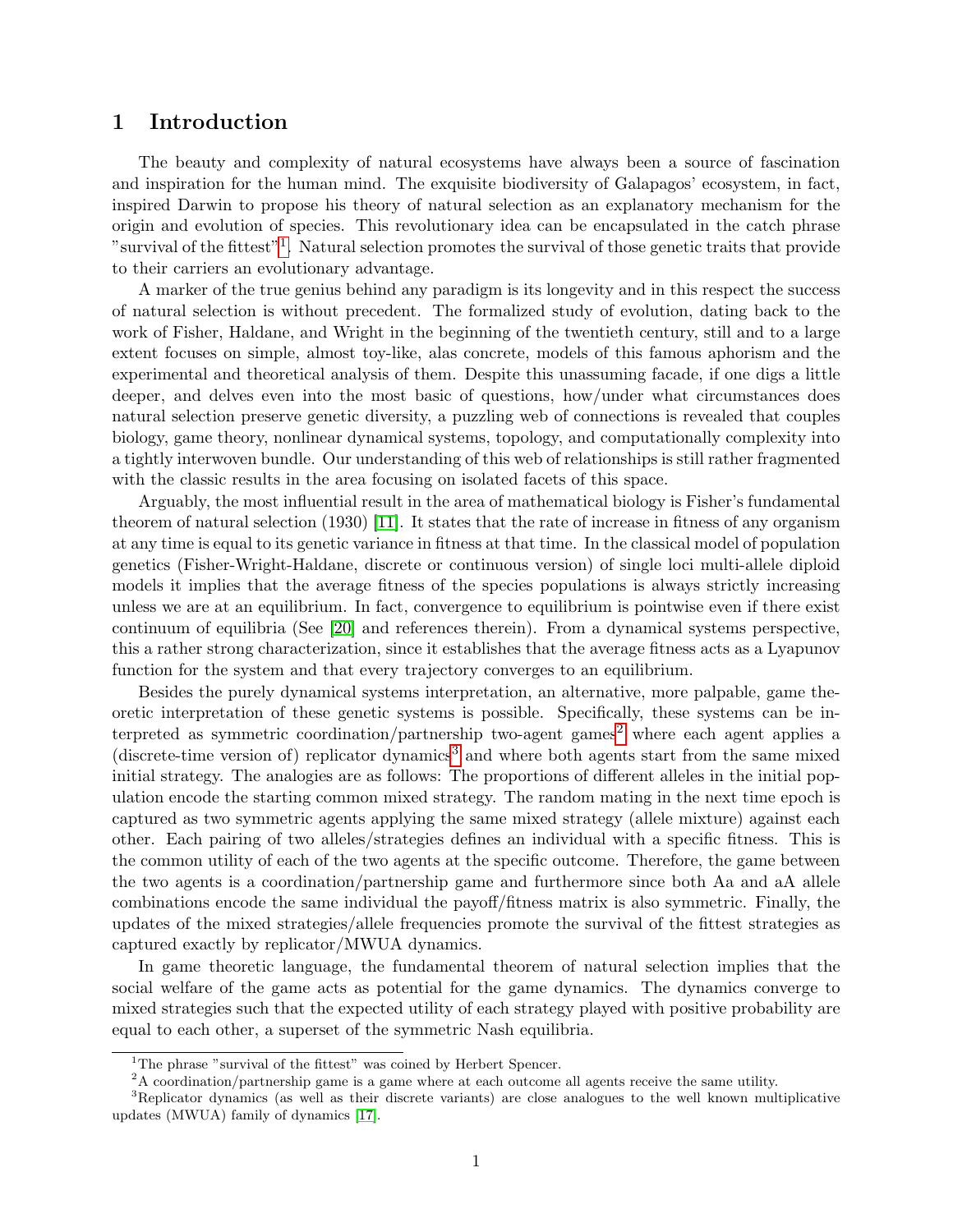These topological, game theoretic results do not provide any insight on the survival of genetic diversity. This depends on the polymorphism as well as the stability of the equilibria. One way to formalize this question is to ask whether (given a specific fitness landscape, symmetric coordination game) there exists an equilibrium with support size of at least two which has a region of attraction of positive measure. The answer to this question for the minimal case of two alleles (alleles  $a/A$ , individuals  $aa/aA/AA$ ) is textbook knowledge and can be traced back to the classic work of Kalmus (1945) [\[16\]](#page-11-0). The intuitive answer here is that diversity can survive when the heterozygote individuals,  $aA$ , have a fitness advantage. Intuitively, this can be explained by the fact that even if evolution tries to dominate the genetic landscape by  $a\ddot{A}$  individuals, the random genetic mixing during reproduction will always produce some  $aa, AA$  individuals, so the equilibrium that this process is bound to reach will be mixed. On the other hand, it is trivial to create instances where homozygote individuals are the dominant species regardless of the initial condition.

As we increase the size/complexity of the fitness landscape, not only is not clear that a tight characterization of the diversity-inducing fitness landscape exists (a question about global stability of nonlinear dynamical systems), but moreover, it is even less clear whether one can decide efficiently whether such conditions are satisfied by a given fitness landscape (a computational complexity consideration). How can one address this combined challenge and furthermore, how can one account for the apparent genetic diversity of the ecosystems around us?

In a nutshell, we establish that the decision version of the problem is computationally hard. This core result is shown to be robust across a number of directions. Deciding the existence of stable polymorphic equilibria remains hard under a host of different definitions of stability examined in the dynamical systems literature. The hardness results persist even if we restrict the set of allowable landscape instances to reflect typical instance characteristics. Despite the hardness of the decision problems, randomly chosen fitness landscapes are shown to support polymorphism with significant probability (at least  $1/3$ ). The game theoretic interpretation of our results allow for proving hardness results for understanding standard game theoretic dynamics in symmetric coordination games. We believe that this is an important result of independent interest as it points out at a different source of complexity in understanding social dynamics. Even in economic settings, where the computational complexity of identifying a sample (Nash) equilibrium is trivial (as in symmetric two-agent coordination games) the intricacy of social dynamics may add a layer of complexity that obfuscates even the most basic characteristics of future system states.

## 2 Technical Overview

To study survival of diversity in diploidy, we need to understand characteristics of the limiting population under evolutionary pressure. We focus ob the simplest case of single locus (gene) species. For this case, evolution under natural selection has been shown to follow replicator dynamics in symmetric two-player coordination games [\[20\]](#page-12-0), where the genes on two chromosomes are players and alleles are their strategies. Losert and Akin established pointwise convergence through a potential/Lyapunov function argument [\[20\]](#page-12-0); here average fitness is the potential. The limiting population corresponds (almost surely) to stable fixed points (FP) of this dynamic. Thus to make predictions about diversity we need to characterize and compute these limiting fixed-points.

Let  $\mathcal L$  denote the set of fixed points (FP) with region of attraction of positive measure. Given a random starting point our dynamics converge to such a FP with positive probability. As it turns out an exact characterization of  $\mathcal L$  may be unlikely. Instead we try to capture it as closely as possible through different stability notions. First we consider two standard notions defined by Lyapunov, the stable and asymptotically stable FP. Stable fixed-point are fixed points such that if we start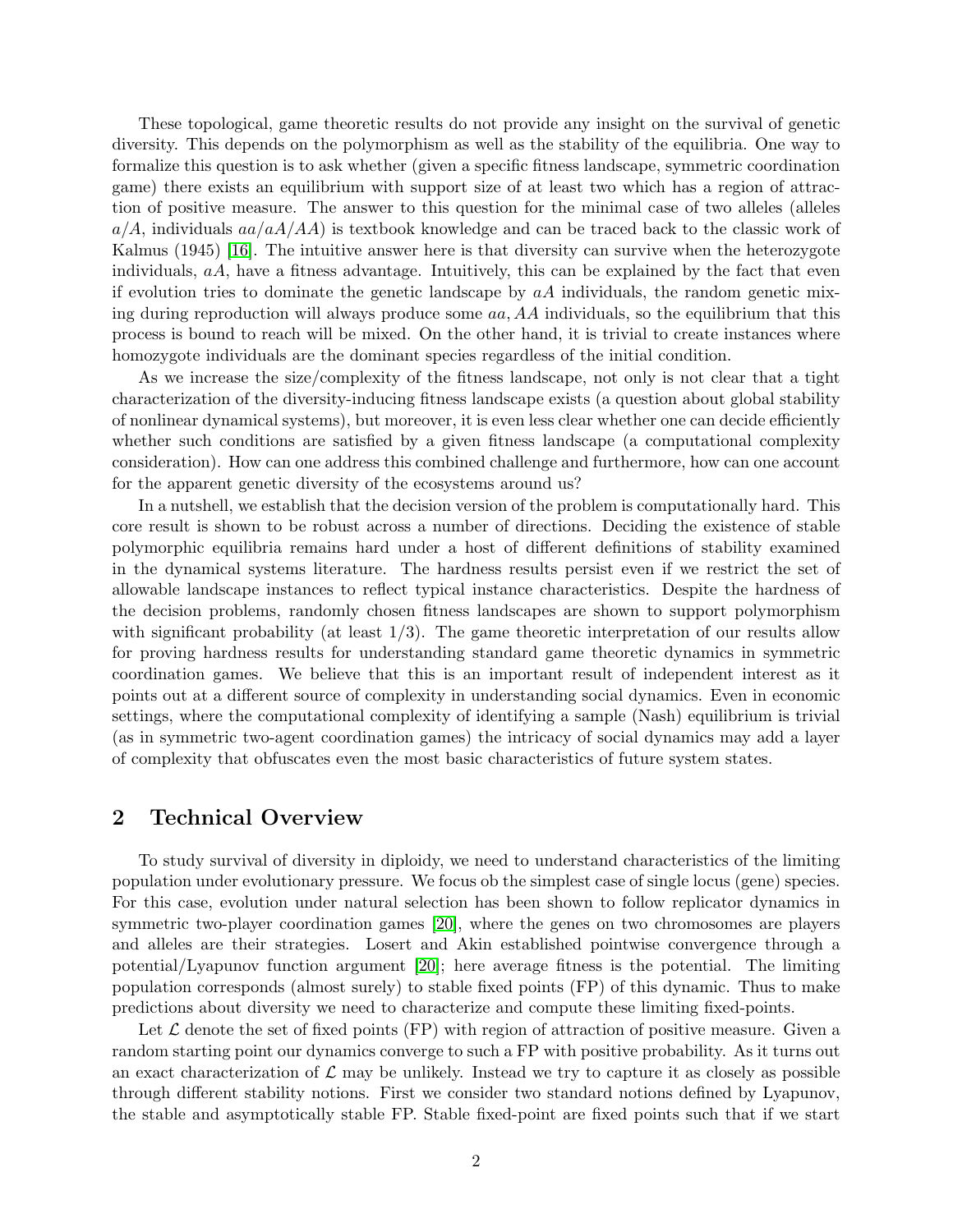close enough to them we stay close for all time, while in case of asymptotically stable FP, if we start close enough the trajectory furthermore converges to it. (Definition [4.6\)](#page-6-0). Thus asymptotically stable  $\subseteq \mathcal{L}$  follows.

Characterization of these stability notions using the absolute values of eigenvalues (EVal) of the Jacobian is well known: if the Jacobian at a fixed-point has an Eval  $> 1$  then the FP is un-stable (complement of stable), and if all  $Eval < 1$  then it is asymptotically stable. The case when all Eval ≤ 1 with equality holding for some, is the ambiguous one. In that case we can say nothing about the stability because the Jacobian does not suffice, *i.e.*, we need to compute the Hessian etc. We will call these fixed points *linearly-stable*.

Under some assumptions on the update rule of the dynamics (the function has to be a diffeomorphism) it is true that at a fixed-point, say  $x$ , if some EVal  $> 1$  then the direction of corresponding eigenvector is repelling, and therefore any starting vector with a component of this vector can never converge to  $x$ . Thus points converging to  $x$  can not have positive measure. Using this as an intuition we show that  $\mathcal{L} \subseteq linearly-stable$  FPs. In other words points converging to linearly-un-stable fixed-points have zero measure (Theorem [4.10\)](#page-7-0). This theorem is heavily utilized to understand (non-)existence of diversity.

Efficient verification requires efficient computation. However, note that whether a fixed-point is (asymptotically) stable or not does not seem easy to verify. To achieve this we define two more notions: Nash stable and strict Nash stable.

It is easy to see that Nash equilibria of the corresponding coordination game are fixed-points of the replicator dynamics (but not vice-versa). Keeping this in mind we define Nash stable FP, which is a Nash equilibrium and the sub-matrix corresponding to its support satisfies certain  $-ve$  semidefiniteness. The latter condition is derived from the fact that stability relates to local optima and also from Sylvester's law of inertia [\[35\]](#page-12-1). For strict Nash stable both conditions are strict, namely strict Nash equilibrium and  $-ve$  definite. Combining all of these notions we show the following:

Theorem 2.1 (Informal).

$$
\begin{array}{rcl}\n\text{Strict Nash stable} & \subseteq & Asymptotically stable \subseteq & \mathcal{L} \subseteq & linearly-stable = \text{Nash stable} \\
\text{and} & \text{stable} \subseteq & linearly-stable = \text{Nash stable} \\
\text{stable} & \subseteq & linearly-stable = \text{Nash stable}\n\end{array}
$$

We give an example where these notions don't coincide. Let  $x_{t+1}$  be the next step for the following update rules:  $f(x_t) = \frac{1}{2}x_t, g(x_t) = x_t - \frac{1}{2}$  $\frac{1}{2}x_t^2$ ,  $h(x_t) = x_t + \frac{x_t^3}{2}$ ,  $d(x_t) = x_t$ . Then 0 is asymptotically stable, stable and linearly stable and  $0 \in \mathcal{L}$  for f, it is linearly stable and  $\in \mathcal{L}$  but is not stable/as. stable for g, it is linearly stable but not stable/as. stable and  $\notin \mathcal{L}$  for h and finally it linearly stable and stable but not as stable and  $\notin \mathcal{L}$  for d.

We must stress the fact that generically, these sets coincide. It can be shown [\[21\]](#page-12-2) for example that given your fitness matrix, if you give a random perturbation, then all fixed-points will have Jacobian with eigenvalues that don't lie on the unit circle. These fixed-points are called hyperbolic. Formally, if you consider the dynamics as an operator (called Fisher operator) then the set of hyperbolic operators is dense in the space of Fisher operators.

Our primary goal was to see if diversity is going to survive. We formalize this by checking whether set  $\mathcal L$  contains a mixed point, i.e., where more than one strategies have non-zero probability, implying that diversity survives with some positive probability. In Section [6](#page-8-0) we show that for all five notions of stability, checking existence of mixed FP is NP-hard. This in turn gives NP-hardness for checking survival of diversity as well.

Theorem 2.2 (Informal). Given a symmetric matrix A, it is NP-hard to check if it has mixed (asymptotically) stable, linear-stable, or (strict) Nash stable fixed-point. This implies that it is NP-hard to check whether diversity survives for a given fitness matrix.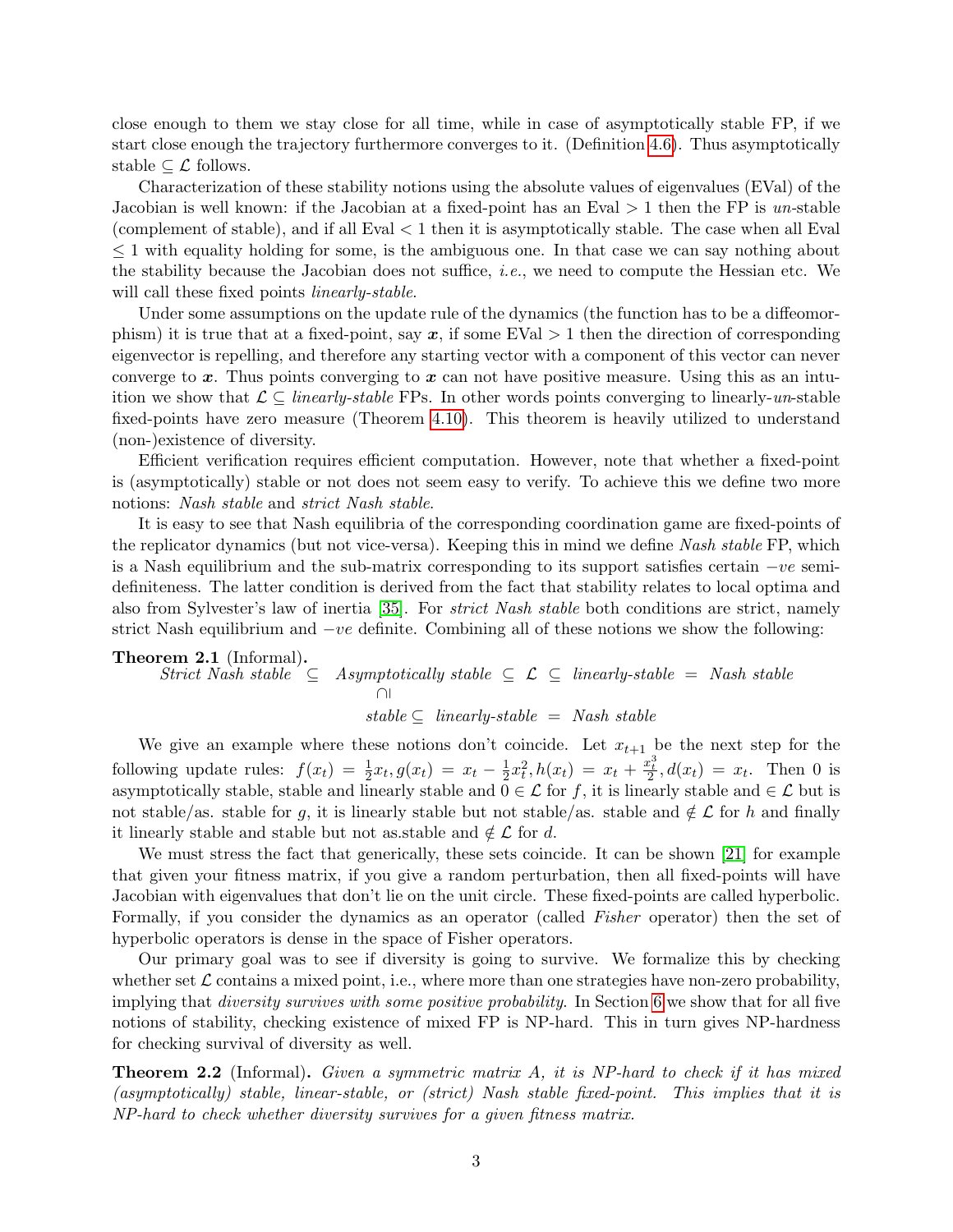<span id="page-4-0"></span>All our reductions are from  $k$ -clique - given an undirected graph check if it has a clique of size  $k$ ; a well known NP-hard problem. We design one main reduction and show that it works for all the notions of stability using Theorem [5.6.](#page-8-1) Here, as shown in Figure [1,](#page-4-0) the main idea is to use a modified version of adjacency matrix  $E$  of the graph as one of the blocks in the payoff matrix, such that,  $(i)$  clique of size  $k$  or more implies a stable Nash equilibrium in that block, and  $(ii)$  all stable mixed equilibria are only in that block. Here  $E'$  is modification of E where off-diagonal zeros are replaced with  $-h$  where h is a large (polynomial-size number).

|             | $k-1$<br>- $\epsilon$ |
|-------------|-----------------------|
| $E^\prime$  | -6<br>$k-1$           |
| $k-1$       | $\hbar$               |
| $-\epsilon$ | -6                    |
| $-\epsilon$ | -6                    |
| $k-1$       | $\boldsymbol{h}$      |

Figure 1: Matrix of equations [3,](#page-9-0) section 6.1

Let A be  $2n \times 2n$  symmetric fitness matrix of Figure [1,](#page-4-0) where first n strategies correspond to n node of the graph. For  $(i)$  given a k-clique we construct maximal clique containing it, say of size m, and then show that probability  $\frac{1}{m}$  for strategies corresponding to nodes in the clique, and zero otherwise, gives (strict Nash) stable FP. To show (ii) we use  $-ve$  semi-definiteness property of Nash stable (which contains all other notions), which implies  $A_{ii} \leq 2A_{ij}$  for all  $i, j$  in the support a Nash stable FP. Therefore if  $h > 2(k-1)$ , then none of  $\{n+1, \ldots, 2n\}$  can be in the support. Next we concentrate on only strategies that have big enough probability, call it set S. Nash equilibrium property of Nash stable,  $-hs$  and  $k-1s$  entries in A force each non-zero probability to be  $\leq \frac{1}{k}$  $\frac{1}{k}$ . Using these facts we show  $|S| \geq k$  and the corresponding vertices in G form a clique. So We prove existence of k-clique.

The fitness matrices created in above hardness results are very specific, while one could argue that real-life fitness matrices may be more random. So is it easy to check survival of diversity in a typical matrix? Or is it easy to check if a given allele survives? We answer negatively for both of these. There has been a lot of work on understanding decision versions of Nash equilibrium in general games [\[13,](#page-11-3) [4,](#page-11-4) [30,](#page-12-3) [12\]](#page-11-5), whereas to the best of our knowledge these are the first NP-hardness results for coordination games, and therefore may be of independent interest.

Finally we show that even though checking is hard, on an average things are not that bad. In Section [D](#page-20-0) we prove that,

**Theorem 2.3** (Informal). If the fitness matrix is picked at uniformly at random then with significantly high probability, at least  $\frac{1}{3}$ , diversity will surely survive.

Sure survival happens if every fixed-point in  $\mathcal L$  is mixed. We show that this fact is ensured if every diagonal entry  $(i, i)$  of the fitness matrix is dominated by some entry in it's row or column. Essentially, this condition makes the corresponding two player coordination game to have no symmetric pure Nash equilibrium. By considering matrices with entries i.i.d from a continuous distribution (so that the probability to get the same number twice is zero), we show that with probability bounded away from zero for all size of matrices this condition is satisfied (theorem [D.6\)](#page-21-0). To do this, we use some inclusion-exclusion argument to avoid the correlations (the matrix is symmetric so there are dependencies).

## 3 Related Work

In the last few years we have witnessed a rapid cascade of theoretical results on the intersection of computer science and evolution. Livnat et al. [\[18\]](#page-12-4) introduced the notion of mixability, the ability of an allele to combine itself successfully with other alleles within a specific population. In  $[2, 1]$  $[2, 1]$ connections where established between haploid evolution and game theoretic dynamics in coordination games. Even more recently Meir and Parkes [\[23\]](#page-12-5) provided a more detailed examination of these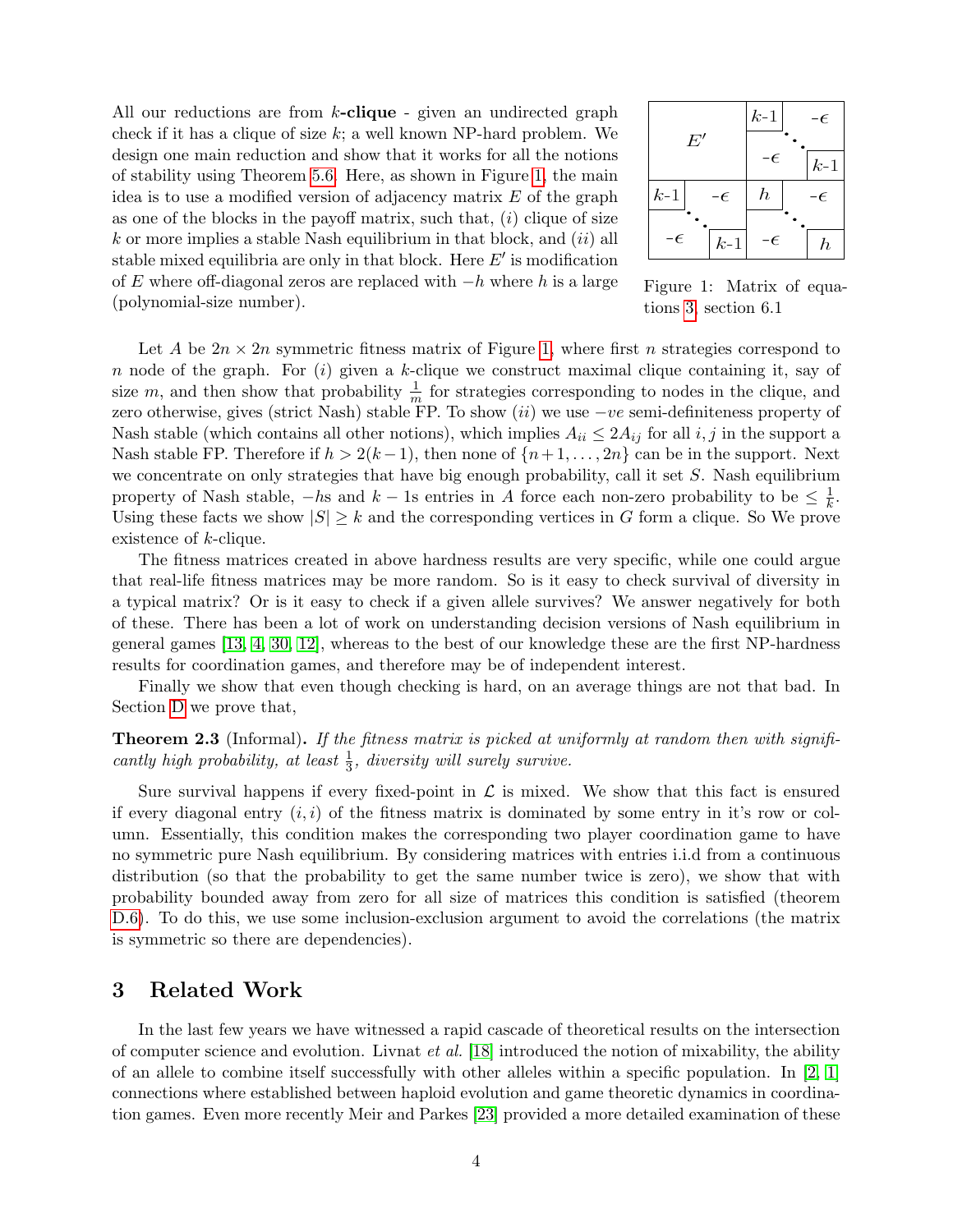connections. These dynamics are close variants of the standard (discrete) replicator dynamics [\[14\]](#page-11-8). Replicator dynamics is closely connected to the multiplicative weights update algorithm [\[17\]](#page-11-2). Analogous game theoretic interpretations are known for diploids [\[20\]](#page-12-0). It is also possible to introduce connections between satisfiability and evolution [\[19\]](#page-12-6).

The error threshold is the rate of errors in genetic mixing above which genetic information disappears [\[9\]](#page-11-9). Vishnoi [\[32\]](#page-12-7) showed existence of such sharp thresholds. Moreover, in [\[33\]](#page-12-8) he sheds light on the speed of evolution. Finally, in [\[7\]](#page-11-10) Dixit, Srivastava and Vishnoi present finite population models for asexual haploid evolution that closely track the standard infinite population model of Eigen [\[8\]](#page-11-11). Due to space limitations we present information related to biology in appendix, see [E.1.](#page-22-0)

The complexity of computing whether a game has an evolutionarily stable strategy has been studied first by Nissan and then by Etessami and Lochbihler [\[27,](#page-12-9) [10\]](#page-11-12) and has recently been nailed down to be  $\Sigma_2^P$ -complete by Conitzer [\[3\]](#page-11-13). These results are not directly comparable to our own since they apply for general symmetric bimatrix games. More critically, these decision problems are completely orthogonal to understanding the persistence of genetic diversity.

In [\[22\]](#page-12-10) Mehta, Panageas and Piliouras examine the question of diversity for haploid species. Despite the systems' superficial similarities the two analyses come to starkly different conclusions. In haploids systems all mixed (polymorphic) equilibria are unstable and evolution converges to monomorphic states. In the case of diploid systems the answer to whether diversity survives or not depends crucially on the geometry of the fitness landscape. This is not merely a question about stability of fixed points but requires careful combinations of tools from topology of dynamical systems, stability analysis of fixed points as well as complexity theoretic techniques.

## 4 Preliminaries

In this section we briefly describe the evolutionary dynamics on diploids with single locus [\[24,](#page-12-11) [25,](#page-12-12) [20,](#page-12-0) [21\]](#page-12-2), and relate it to a 2-player symmetric coordination game.

**Notations:** We use boldface letters, like  $x$ , to denote column vectors, and  $x_i$  is its  $i^{th}$  coordinate. Vectors  $\mathbf{0}_n$  and  $\mathbf{1}_n$  are n-D vectors with all zeros and ones. For matrix A,  $A_{ij}$  is the entry in  $i^{th}$ row and  $j^{th}$  column. By norm  $||.||$  we mean  $||.||_{\infty}$ . [n] denotes set  $\{1, \ldots, n\}$ , and  $\Delta_n$  denotes n-D simplex, and let  $SP(x)$  be  $\{i \mid x_i > 0\}.$ 

## 4.1 Evolutionary dynamics

Consider a diploid single locus species, with n alleles numbered  $1, \ldots, n$ . The fitness of such a species can be represented by an  $n \times n$  matrix A, where  $A_{ij}$  denotes fitness of an individual with chromosome pair  $(i, j)$ . Clearly, A is a symmetric matrix. Let  $\mathbf{x} \in \Delta_n$  represent the proportion of alleles in the current population, then under the evolutionary process of natural-selection this proportion changes as per the following multi-variate function  $f : \Delta_n \to \Delta_n$ ; in the literature this is often called Discrete Replicator Dynamics.

<span id="page-5-1"></span>
$$
\mathbf{x}' = f(\mathbf{x}) \quad \text{where} \quad x'_i = f_i(\mathbf{x}) = x_i \frac{(A\mathbf{x})_i}{\mathbf{x}^T A \mathbf{x}}, \quad \forall i \in [n] \tag{1}
$$

f is a continuous function with convex, compact domain  $(= \text{range})$ , and therefore always has a fixed-point [\[15\]](#page-11-14). Further, limit points of f have to be fixed-points, i.e., x such that  $f(x) = x$ .

<span id="page-5-0"></span>**Fact 4.1.** Profile  $x$  is a fixed-point of  $f$  iff  $\forall i \in [n]$ ,  $x_i > 0 \Rightarrow (Ax)_i = x^T Ax$ .

A fundamental question is: starting from arbitrary population of alleles how does the population look like in limit under evolutionary pressures? Does it even converge to a limit point? In other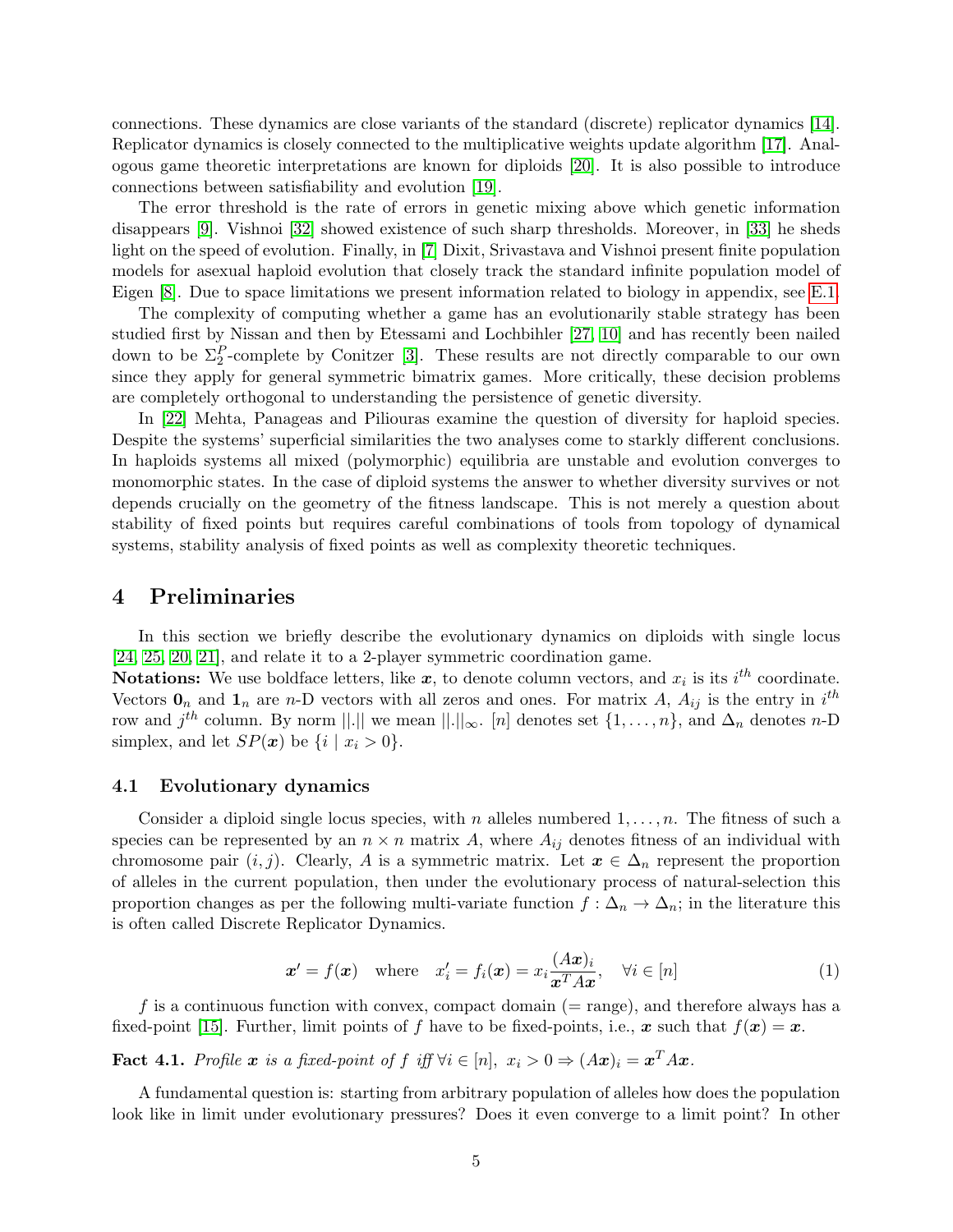words is  $f$  going to converge? If so, then how do these limit points look like? Fisher's Fundamental Theorem of Natural Selection [\[20,](#page-12-0) [21\]](#page-12-2) says that mean fitness function

$$
\pi(\bm{x}) = \bm{x}^T A \bm{x}
$$

(potential function in game theory terms) satisfies the inequality  $\pi(f(\mathbf{x})) > \pi(\mathbf{x})$  and the equality holds iff x is a fixed-point. Losert and Akin [\[20,](#page-12-0) [21\]](#page-12-2) showed that the dynamics above converge point-wise to fixed-points and that the rule of the dynamics f is a diffeomorphism in  $\Delta_n$ .

#### <span id="page-6-4"></span>4.2 Games, Nash equilibria and symmetries

In this paper we consider two-player (locus) games, where each player has finitely many pure strategies (alleles). Let  $S_i$ ,  $i = 1, 2$  be the set of strategies for player i, and let  $m \stackrel{\text{def}}{=} |S_1|$  and  $n \stackrel{\text{def}}{=} |S_2|$ , then such a game can be represented by two payoff matrices A and B of dimension  $m \times n$ . Players may randomize amongst their strategies. The set of mixed strategies are  $\Delta_m$  and  $\Delta_n$  respectively.

**Definition 4.2.** (Nash Equilibrium [\[34\]](#page-12-13)) A strategy profile is said to be a Nash equilibrium (NE) if no player can achieve a better payoff by a unilateral deviation [\[26\]](#page-12-14). Formally,  $(\bm{x}, \bm{y}) \in \Delta_m \times \Delta_n$ is a NE iff  $\forall x' \in \Delta_m$ ,  $x^T A y \ge x'^T A y$  and  $\forall y' \in \Delta_n$ ,  $x^T B y \ge x^T B y'$ .

Game  $(A, B)$  is said to be symmetric if  $B = A<sup>T</sup>$ . In a symmetric game the strategy sets of both the players are identical, i.e.,  $m = n$ , and  $S_1 = S_2$ . We will use n, S and  $\Delta_n$  to denote the strategy related quantities. Strategy  $x \in \Delta_n$  is a symmetric NE, i.e., both play x, if and only if

<span id="page-6-1"></span>
$$
\forall i \in S, x_i > 0 \Rightarrow (A\mathbf{x})_i = \max_k (A\mathbf{x})_k \tag{2}
$$

<span id="page-6-2"></span>Definition 4.3. NE x is strict if  $\forall k \notin SP(x)$ ,  $(Ax)_k < (Ax)_i$ , where  $i \in SP(x)$ .

**Symmetric Coordination Game.** In a coordination/partnership game  $B = A$ , i.e., both the players get the same payoff always. Thus if A is symmetric then  $(A, A)$  is a symmetric coordination game. The next lemma follows using [\(2\)](#page-6-1) and Fact [4.1](#page-5-0)

**Lemma 4.4.** If x is a symmetric NE of game  $(A, A)$ , it is a fixed-point of dynamics  $(1)$ .

From now on, by *mixed* (fixed-point) strategy we mean strictly mixed (fixed-point) strategy, i.e., x such that  $|SP(x)| > 1$ , and non-mixed are called *pure*.

#### 4.3 Basics in Dynamical Systems

<span id="page-6-3"></span>**Definition 4.5.** A fixed-point r of  $f : \Delta \to \Delta$  is called stable if, for every  $\epsilon > 0$ , there exists a  $\delta = \delta(\epsilon) > 0$  such that, for all  $p \in \Delta$  with  $||p - r||| < \delta$  we have that  $||f^n(p) - r|| < \epsilon$  for every  $n \geq 0$ , otherwise it is called **unstable**.

<span id="page-6-0"></span>Definition 4.6. A fixed-point r of  $f : \Delta \to \Delta$  is called asymptotically stable if it stable and there exists a (neighborhood)  $\delta > 0$  such that, for all  $p \in \Delta$  with  $||p - r|| < \delta$  we have that  $||f^n(\mathbf{p}) - \mathbf{r}|| \to 0 \text{ as } n \to \infty.$ 

By definition it follows that if x is asymptotically stable w.r.t. dynamics  $f(1)$  $f(1)$ , then the set of initial conditions in  $\Delta$  so that the dynamics converge to x has positive measure and hence  $x \in \mathcal{L}$ , therefore asymptotically stable  $\subseteq \mathcal{L}$ . Using the fact that under f the potential function  $\pi(x) = x^T A x$  strictly decreases unless x is a fixed-point, the next theorem was derived in [\[21\]](#page-12-2).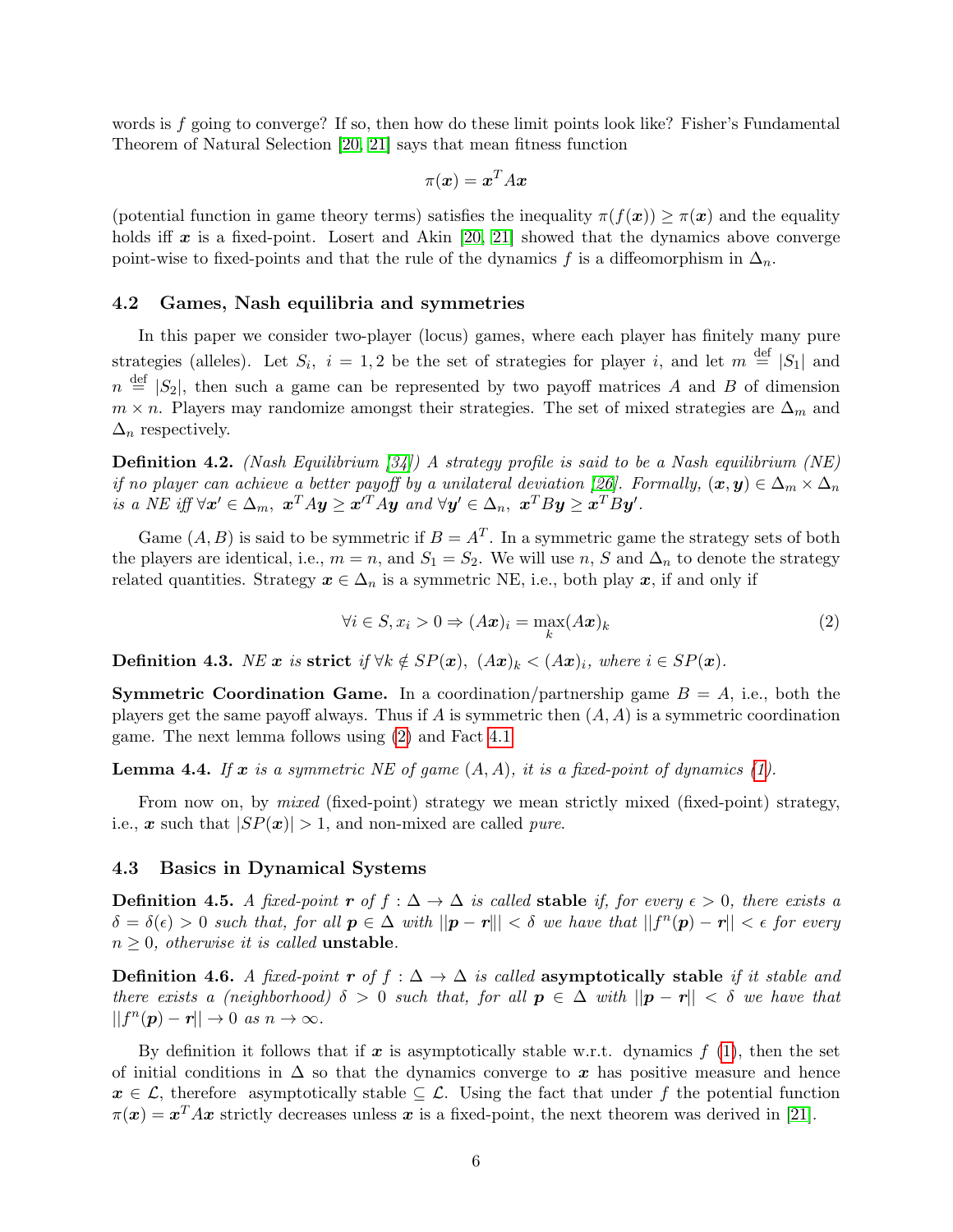<span id="page-7-1"></span>**Theorem 4.7.** ([\[21\]](#page-12-2), § 9.4.7) A fixed-point **r** of dynamics [\(1\)](#page-5-1) is stable if and only if it is a local maximum of  $\pi$ , and is asymptotically stable if and only if it is a strict local maximum.

As the domain of  $\pi$  is closed and bounded, there exists a global maximum of  $\pi$  in  $\Delta_n$ , which by Theorem [4.7](#page-7-1) is a stable fixed-point, and therefore its existence follows. However, existence of asymptotically stable fixed-point is not guaranteed, for example if  $A = [1]_{m \times n}$  then no  $x \in \Delta_n$  is attracting under f.

#### 4.3.1 Stability and Eigenvalues

To analyze limiting points of f with respect to the notion of stability we need to use the eigenvalues of the Jacobian of f at fixed-points. Let  $J^{\mathbf{r}}$  denote the Jacobian at  $\mathbf{r} \in \Delta_n$ . Following is a well-known theorem in dynamics/control theory that relates (asymptotically) stable fixed-points with eigenvalue of its Jacobian.

<span id="page-7-2"></span>**Theorem 4.8.** [\[29\]](#page-12-15) At fixed-point  $x$  if  $J^x$  has at least one eigenvalue with absolute value  $> 1$ , then x is unstable. If all the eigenvalues have absolute value  $\lt 1$  then it is asymptoticaly stable.

<span id="page-7-3"></span>**Definition 4.9.** A fixed-point **r** is called linearly stable, if the eigenvalues  $J^r$  are at most 1 in absolute value. Otherwise, it is called linearly unstable.

Theorem [4.8](#page-7-2) implies that eigenvalues of the Jacobian at a stable fixed-point have absolute value at most 1, however the converse may not hold. Using properties of  $J^{\mathbf{x}}$  and [\[20\]](#page-12-0), we prove next: (see appendix [A](#page-13-0) for Jacobian equations).

<span id="page-7-0"></span>**Theorem 4.10.** The set of initial conditions in  $\Delta_n$  so that the dynamics [1](#page-5-1) converge to linearly unstable fixed-points has measure zero.

In Theorem [4.10](#page-7-0) we manage to discard only those fixed-points whose Jacobian has eigenvalue with absolute value  $> 1$ , while characterizing limiting points of f; the latter is finally used to argue about the survival of diversity. Thus it is true that  $\mathcal{L} \subseteq$  linearly stable.

# <span id="page-7-4"></span>5 Convergence, Stability, and Characterization

Our primary goal is to capture limiting points of dynamics  $f(1)$  $f(1)$ , where positive measure of starting points converge. We denote this set by  $\mathcal{L}$ . In this section we try to characterize  $\mathcal{L}$  using various notions of stability, which have game theoretic and combinatorial interpretation. These notions sandwich setwise the classic notions of stability given in the preliminaries, give us partial characterization of  $\mathcal{L}$ , and are crucial for our hardness results and our results on the survival of diversity.

#### <span id="page-7-5"></span>5.1 Stability and Nash equilibria

Given a symmetric matrix A, a two-player game  $(A, A)$  forms a symmetric coordination game. In this section we identify special symmetric NE of this game to characterize stable fixed-points of f. Given a profile  $x \in \Delta_n$ , define a transformed matrix  $T(A, x)$  of dimension  $(k-1) \times (k-1)$ , where  $k = |SP(x)|$ , as follows.

Let  $SP(x) = \{i_1, \ldots, i_k\}, B = T(A, x)$ .  $\forall a, b < k, B_{ab} = A_{i_a i_b} + A_{i_k i_k} - A_{i_a i_k} - A_{i_k i_b}$ 

Since  $A$  is symmetric it is easy to check that  $B$  is also symmetric, and therefore has real eigenvalues. Recall the Definition [4.3](#page-6-2) of strict symmetric NE.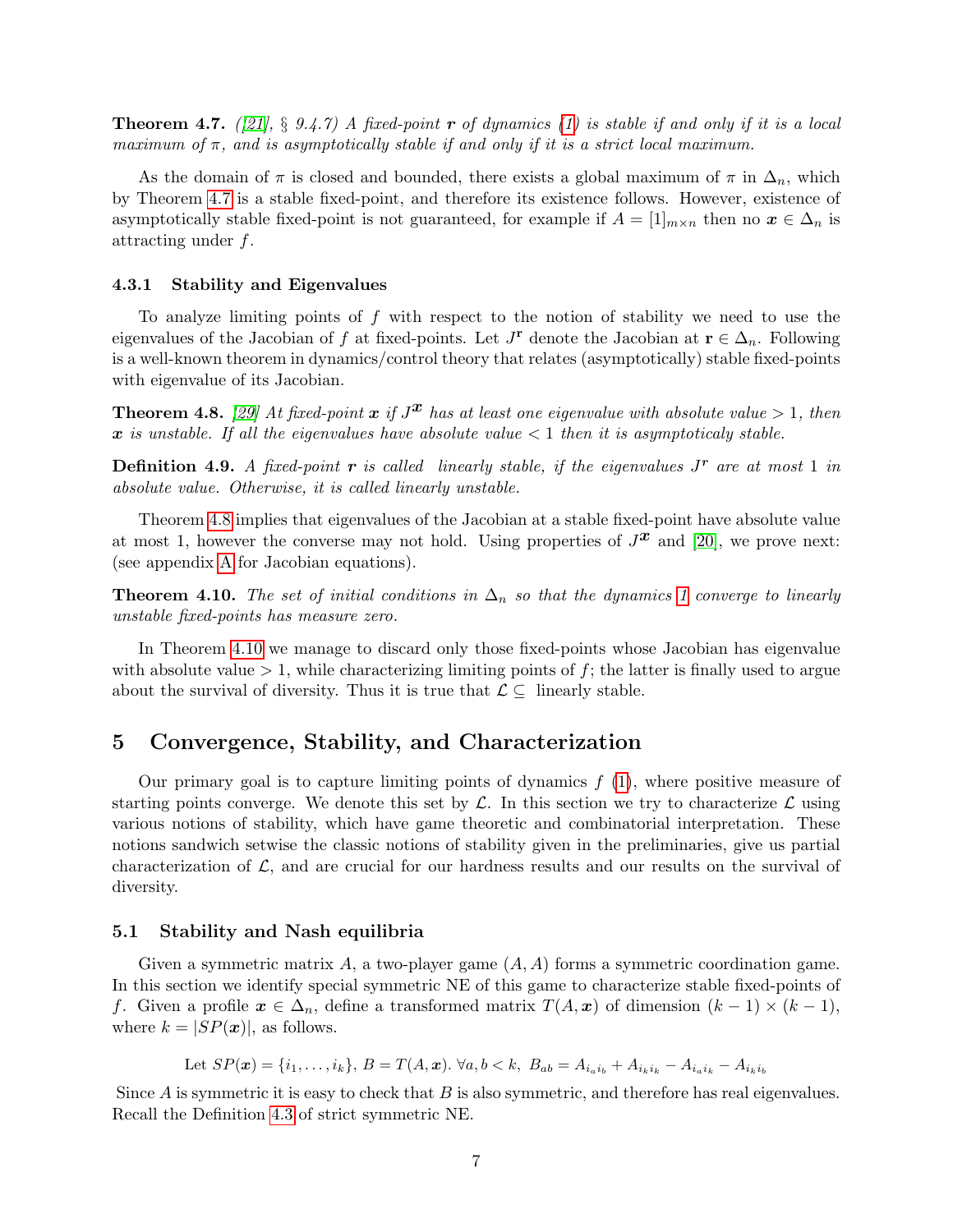<span id="page-8-5"></span>**Definition 5.1.** A strategy  $x$  is called (strict) Nash stable if it is a (strict) symmetric NE of the game  $(A, A)$ , and  $T(A, x)$  is negative (definite) semi-definite.

<span id="page-8-7"></span>**Lemma 5.2.** For any given  $x \in \Delta_n$ ,  $T(A, x)$  is negative (definite) semi-definite iff  $(y^T A y < 0)$  $y^T A y \leq 0$ ,  $\forall y \in \mathbb{R}^n$  such that  $\sum_i y_i = 0$  and  $x_i = 0 \Rightarrow y_i = 0$ .

Using the fact that stable fixed-point are local optima, we map them to Nash stable strategies.

<span id="page-8-2"></span>**Lemma 5.3.** Every stable fixed-point  $\mathbf{r}$  of f is a Nash stable of game  $(A, A)$ .

Since stable fixed-points always exist, so do Nash stable strategies (Lemma [5.3\)](#page-8-2). Next we map strict Nash stable strategies map to asymptotically stable fixed-points, as the negative definiteness and strict symmetric Nash of the former implies strict local optima, and the next lemma follows.

<span id="page-8-3"></span>**Lemma 5.4.** ([\[21\]](#page-12-2) § 9.2.5) Every strict Nash stable is asymptotically stable.

The above two lemmas show: strict Nash stable ⊆ asymptotically stable (by definition) ⊆ stable (by definition)  $\subseteq$  Nash stable. Further, by Theorem [4.8](#page-7-2) and the definition of *linearly stable* fixedpoints we know that stable  $\subseteq$  linearly-stable. What remains is the relation between Nash stable and linearly stable. The next lemma answers this.

<span id="page-8-4"></span>**Lemma 5.5.** Strategy  $r$  is Nash stable iff it is a linearly stable fixed-point.

Using Theorem [4.7](#page-7-1) and Lemmas [5.3,](#page-8-2) [5.4](#page-8-3) and [5.5](#page-8-4) we get the following characterization among all the notions of stability that we have discussed so far. We also remind you that asymptotically stable  $\subseteq \mathcal{L} \subseteq$  linearly stable.

<span id="page-8-1"></span>Theorem 5.6. Given a symmetric matrix A, we have

strict Nash stable  $\subseteq$  asymptotically stable(= strict local optima)  $\subset$  stable (= local optima)  $\subset$  Nash stable = linearly stable

As stated before, generically (random fitness matrix) we have hyperbolic fixed-points and all the previous notions coincide. Next we show invariance of (strict) Nash stable sets under affine transformation of A.

<span id="page-8-6"></span>**Lemma 5.7.** Let A be a symmetric matrix, and  $B = A + c$  for a  $c \in \mathbb{R}$ , then the set of (strict) Nash stable strategies of B are identical to that of A.

## <span id="page-8-0"></span>6 NP-Hardness Results

Positive chance of survival of phenotypic (allele) diversity in the limit under the evolutionary pressure of selection (dynamics [1\)](#page-5-1), implies existence of a mixed linearly stable fixed-point (Theorem [4.10\)](#page-7-0). This notion encompasses all the other notions of stability (Theorem [5.6\)](#page-8-1), and may contain points that are not attracting. Whereas, strict Nash stable and asymptotically stable are attracting.

In this section we show that checking if there exists a mixed stable profile, for any of the five notions of stability (Definitions [4.5,](#page-6-3) [4.6,](#page-6-0) [4.9](#page-7-3) and [5.1\)](#page-8-5), may not be easy. In particular, we show that the problem of checking if there exists a mixed profile that satisfy any of the stability condition is NP-hard. The reduction also gives NP-hardness for checking if a given pure strategy is played with non-zero probability (subset) at these. In other words, it is NP-hard to check if a particular allele is going to survive in the limit under the evolution. Finally we extend all the results to the typical class of matrices, where exactly one diagonal entry is dominating (see Remark [D.7\)](#page-22-1). All the reductions are from k-Clique, a well known NP-complete problem [\[5\]](#page-11-15).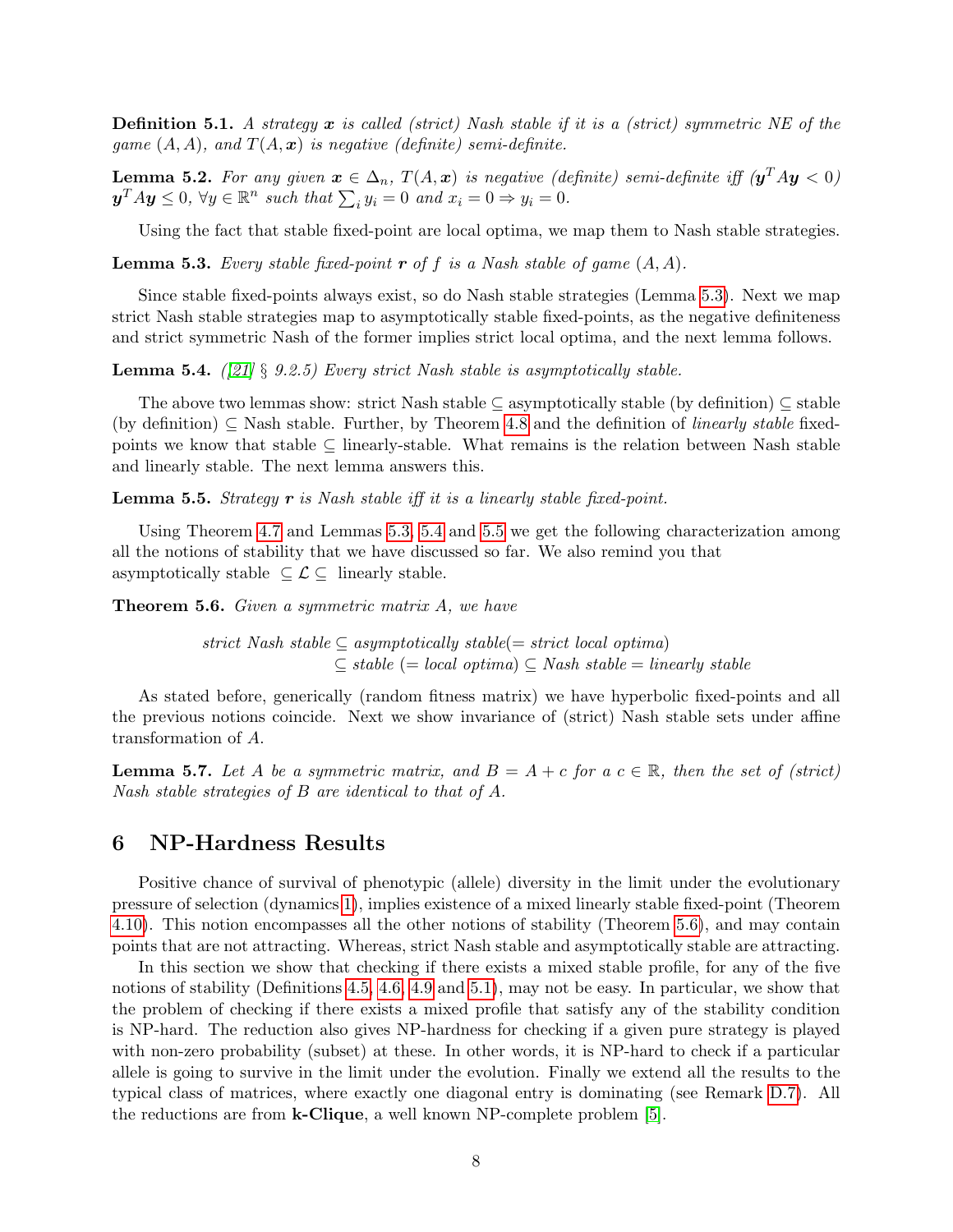**Definition 6.1.** (k-Clique) Given an undirected graph  $G = (V, E)$ , with V vertices and E edges, and an integer  $0 < k < |V| - 1 = n - 1$ , decide if G has a clique of size k.

**Properties of G.** Given a simple graph  $G = (V, E)$  if we create a new graph G' by adding a vertex u and connecting it to all the vertices  $v \in V$ , then it is easy to see that graph G has a clique of size k if and only if G' has a clique of size  $k + 1$ . Therefore, wlog we can assume that there exists a vertex in G which is connected to all the other vertices. Further, if  $n = |V|$ , then such a vertex is the  $n^{th}$  vertex. By abuse of notation we will use E an adjacency matrix of G too,  $E_{ij} = 1$  if edge  $(i, j)$  present in G else it is zero.

#### <span id="page-9-6"></span>6.1 Hardness for checking stability

In this section we show NP-hardness (completeness for some) results for decision versions on (strict) Nash stable strategies and (asymptotically) stable fixed-points. Given graph  $G = (V, E)$ and integer  $k < n$ , we construct the following symmetric  $2n \times 2n$  matrix A, where E' is modification of E where off-diagonal zeros are replaced with  $-h$  where  $h > 2n^2 + 5$ .

<span id="page-9-0"></span>
$$
\forall i \leq j, \ A_{ij} = A_{ji} = \begin{cases} E'_{ij} & \text{if } i, j \leq n \\ k - 1 & \text{if } |i - j| = n \\ h & \text{if } i, j > n \text{ and } i = j, \text{ where } h > 2n^2 + 5 \\ -\epsilon & \text{otherwise, where } 0 < \epsilon \leq \frac{1}{10n^3} \end{cases} \tag{3}
$$

Clearly,  $A$  is a symmetric but is not non-negative. Next lemma maps  $k$ -clique to mixed-strategy that is also strict Nash stable fixed-point (FP). Note that such a FP satisfies all other stability notions as well, and hence implies existence of mixed limit point in  $\mathcal{L}$ .

<span id="page-9-3"></span>**Lemma 6.2.** If there exists a clique of size at least k in graph  $G$ , then the game  $(A, A)$  has a mixed strategy **p** that is strict Nash stable.

Next we want to show the converse for all notions of stability, namely if mixed-strategy exists for any notion of the five notions of stability then there is a clique of size at least  $k$  in the graph  $G$ . Since each of the five stability implies Nash stability, it suffices to map mixed Nash stable strategy to clique of size k. For this, and reductions that follow, we will use the following property due to negative semi-definiteness of Nash stability extensively.

<span id="page-9-1"></span>**Lemma 6.3.** Given a fixed-point x, if  $T(A, x)$  is negative semi-definite, then  $\forall i \in SP(x)$ ,  $A_{ii} \leq$  $2A_{ij}$ ,  $\forall j \neq i \in SP(\mathbf{x})$ . Moreover if x is a mixed Nash stable then it has in its support at most one strategy t with  $A_{tt}$  is dominating.

Nash stable also implies symmetric Nash equilibrium. Next lemma maps (special) symmetric NE to *k*-clique.

<span id="page-9-2"></span>**Lemma 6.4.** Let **p** be a symmetric NE of game  $(A, A)$ . If  $SP(p) \subset [n]$  and  $|SP(p)| > 1$ , then there exists a clique of size k in graph G.

We obtain the next lemma essentially using Lemmas [6.3](#page-9-1) and [6.4.](#page-9-2)

<span id="page-9-4"></span>**Lemma 6.5.** If game  $(A, A)$  has a mixed Nash stable strategy, then graph G has a clique of size k.

The next theorem follows using Theorem [5.6,](#page-8-1) Lemmas [6.2](#page-9-3) and [6.5,](#page-9-4) and the property observed in Lemma [5.7.](#page-8-6) Since there is no polynomial-time checkable condition for (asymptotically) stable fixed-points<sup>[4](#page-9-5)</sup> its containment in NP is not clear, while for (strict) Nash stable strategies containment in NP follows from the Definition [5.1.](#page-8-5)

<span id="page-9-5"></span><sup>&</sup>lt;sup>4</sup>These are same as (strict) local optima of function  $\pi(x) = x^T A x$ , and checking if a given p is a local optima can be inconclusive if hessian at  $p$  is (negative) semi-definite.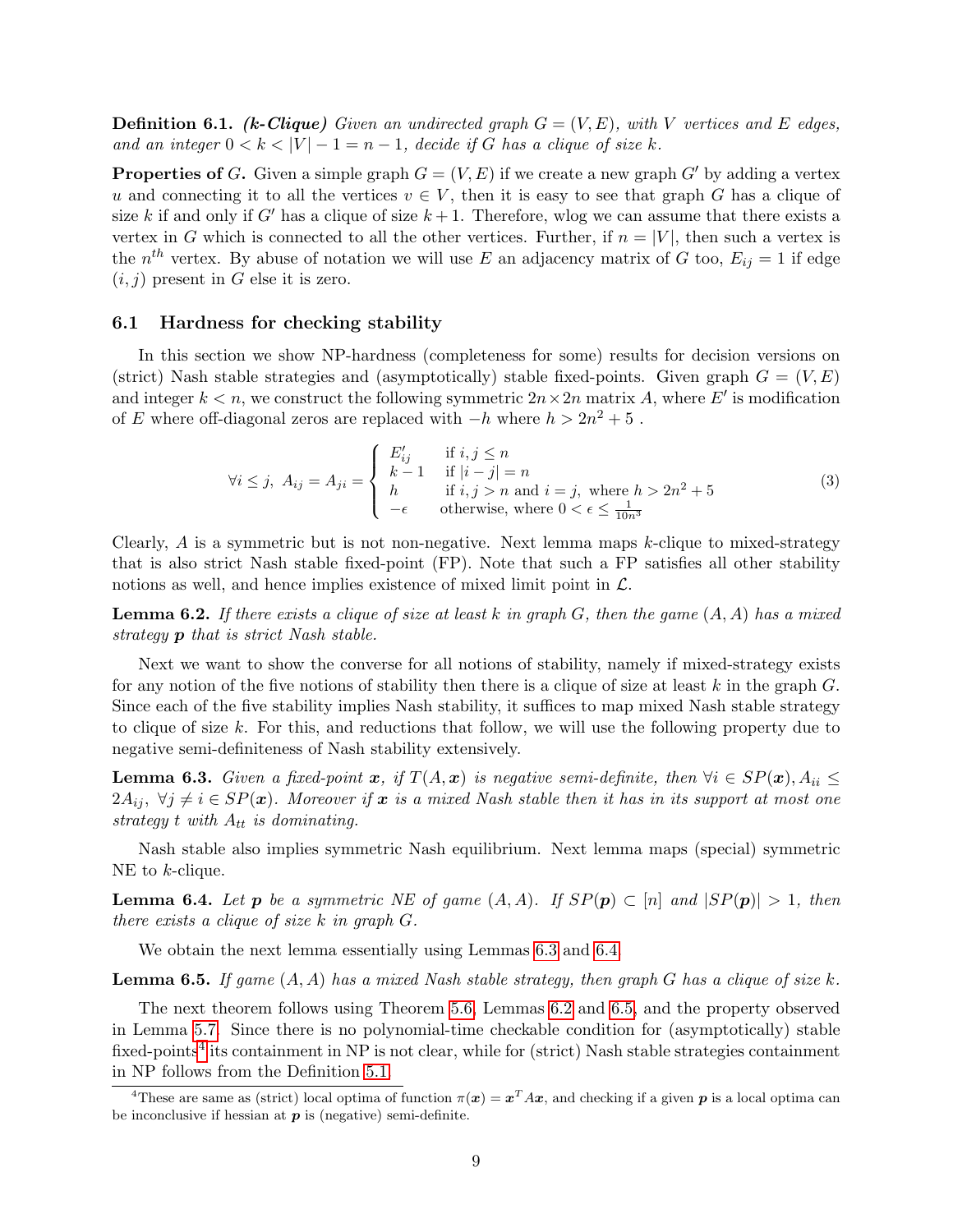<span id="page-10-0"></span>**Theorem 6.6.** Given a symmetric matrix A, checking if (i) game  $(A, A)$  has a mixed (strict) Nash stable (or linearly stable) strategy is NP-complete. (ii) dynamics  $f(1)$  $f(1)$  has a mixed (asymptotically) stable fixed-point is NP-hard. Even if A is a positive matrix.

Note that since adding a constant to A does not change its strict Nash stable and Nash stable strategies [5.7,](#page-8-6) and since these two sandwiches all other stability notions, the second part of the above theorem follows.

As noted in Remark [D.7,](#page-22-1) matrix with iid entries from any continuous distribution has in expectation exactly one row with dominating diagonal. One could ask does the problem become easier for this typical case. We answer negatively by extending all the NP-hardness results to this case as well, where matrix A has exactly one row whose diagonal entry dominates all other entries of the row. See Appendix [C.1](#page-17-0) for details, and thus the next theorem follows.

**Theorem 6.7.** Given a symmetric matrix A, checking if (i) game  $(A, A)$  has a mixed (strict) Nash stable (or linearly stable) strategy is NP-complete. (ii) dynamics [\(1\)](#page-5-1) applied on A has a mixed (asymptotically) stable fixed-point is NP-hard. Even if A is strictly positive, or has exactly one row with dominating diagonal.

Hardness for Subset. Another natural question is whether a particular allele is going to survive with positive probability in the limit for a given fitness matrix. In Appendix [C.2](#page-19-0) we show that this may not be easy either, by proving hardness for checking if there exists a stable strategy  $p$  such that  $i \in SP(p)$  for a given i. In general, given a subset S of pure strategies it is hard to check if ∃ a stable profile **p** with  $S \subseteq SP(p)$ .

Survival of Diversity and Hardness. As discussed in Section [5](#page-7-4) checking if diversity survives in the limiting population of single locus diploid organism reduces to checking "if f converges to a mixed fixed-point with positive probability". In absence of clear characterization of the mixed limit points of f in terms of any of the stability definition, the hardness does not follow directly from the above result. Appendix [C.3](#page-19-1) explains how above results can be combined to obtain the following theorem. Also see Remark [C.6](#page-20-1) on complexity of decision problem for general Nash equilibrium in coordination games.

Theorem 6.8. Given a fitness matrix A for a diploid organism with single locus, it is NP-hard to decide if, under evolution, diversity will survive (by converging to a specific mixed equilibrium with positive probability) when starting allele frequencies are picked iid from uniform distribution. Also, deciding if a given allele will survive is NP-hard.

Finally we show that even though checking is hard, on an average things are not that bad. Specifically we show that if every entry of a fitness matrix is i.i.d. from a continuous distribution, then the probability that diversity will survive surely is pretty high. We refer the readers to Appendix [D](#page-20-0) for details.

Theorem 6.9. If the fitness matrix is picked at uniformly at random then with significantly high probability, at least  $\frac{1}{3}$ , diversity will surely survive.

# 7 Acknowledgments

We would like to thank Prasad Tetali for helpful discussions and suggestions.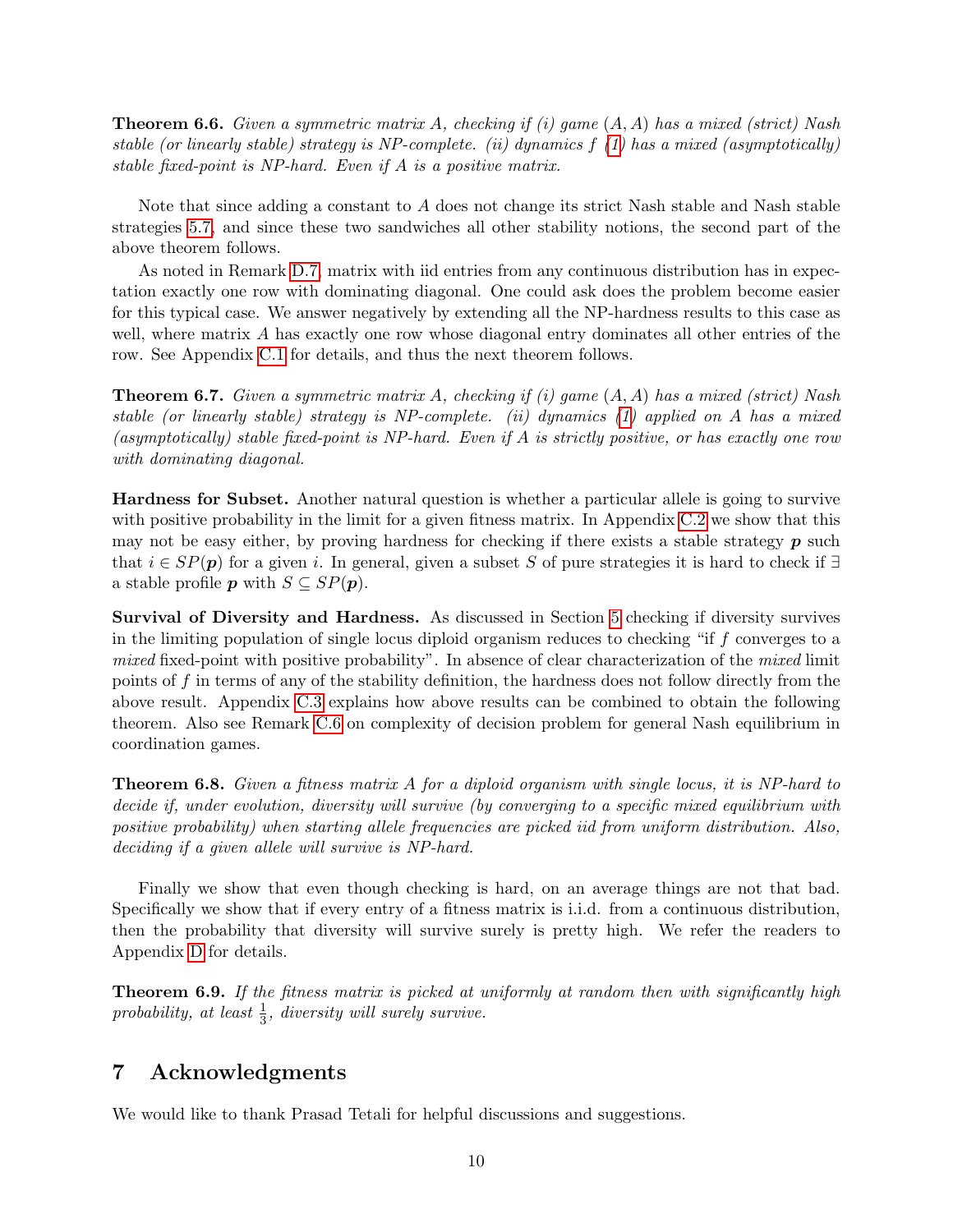# References

- <span id="page-11-7"></span>[1] Erick Chastain, Adi Livnat, Christos Papadimitriou, and Umesh Vazirani. Algorithms, games, and evolution. PNAS, 2014.
- <span id="page-11-6"></span>[2] Erick Chastain, Adi Livnat, Christos H. Papadimitriou, and Umesh V. Vazirani. Multiplicative updates in coordination games and the theory of evolution. In ITCS, volume abs/1208.3160, pages 57–58, 2013.
- <span id="page-11-13"></span>[3] V. Conitzer. The exact computational complexity of evolutionarily stable strategies. In The 9th Conference on Web and Internet Economics (WINE), 2013.
- <span id="page-11-4"></span>[4] Vincent Conitzer and Tuomas Sandholm. New complexity results about Nash equilibria. Games and Economic Behavior, 63(2):621–641, 2008.
- <span id="page-11-15"></span>[5] Thomas H. Cormen, Clifford Stein, Ronald L. Rivest, and Charles E. Leiserson. Introduction to Algorithms. McGraw-Hill Higher Education, 2nd edition, 2001.
- <span id="page-11-16"></span>[6] C. Daskalakis, P. W. Goldberg, and C. H. Papadimitriou. The complexity of computing a Nash equilibrium. SIAM Journal on Computing, 39(1):195–259, 2009.
- <span id="page-11-10"></span>[7] Narendra M. Dixit, Piyush Srivastava, and Nisheeth K. Vishnoi. A finite population model of molecular evolution: Theory and computation. J. Computational Biology.
- <span id="page-11-11"></span>[8] M. Eigen. Self-organization of matter and the evolution of biological macromolecules. Die Naturwissenschaften, 58:456–523, 1971.
- <span id="page-11-9"></span>[9] M. Eigen. The origin of genetic information: Viruses as models. Gene, 1993.
- <span id="page-11-12"></span>[10] Kousha Etessami and Andreas Lochbihler. The computational complexity of evolutionarily stable strategies. International Journal of Game Theory, 37(1):93–113, 2008.
- <span id="page-11-1"></span>[11] R.A. Fisher. The Genetical Theory of Natural Selection. Clarendon Press, Oxford, 1930.
- <span id="page-11-5"></span>[12] J. Garg, R. Mehta, V. V. Vazirani, and S. Yazdanbod. Etr-completeness for decision versions of multi-player (symmetric) nash equilibria. 2015.
- <span id="page-11-3"></span>[13] I. Gilboa and E. Zemel. Nash and correlated equilibria: Some complexity considerations. Games Econ. Behav., 1:80–93, 1989.
- <span id="page-11-8"></span>[14] J. Hofbauer and K. Sigmund. Evolutionary Games and Population Dynamics. Cambridge University Press, Cambridge, 1998.
- <span id="page-11-14"></span>[15] V.I. Istratescu. Fixed Point Theory: An Introduction. Mathematics and Its Applications. Springer Netherlands, 2001.
- <span id="page-11-0"></span>[16] H. Kalmus. Adaptive and selective responses of a population of drosophila melanogaster containing e and e+ to differences in temperature, humidity, and to selection for development speed. Journal of Genetics, 47:5863, 1945.
- <span id="page-11-2"></span>[17] Robert Kleinberg, Georgios Piliouras, and Eva Tardos. Multiplicative updates outperform ´ generic no-regret learning in congestion games. In STOC, 2009.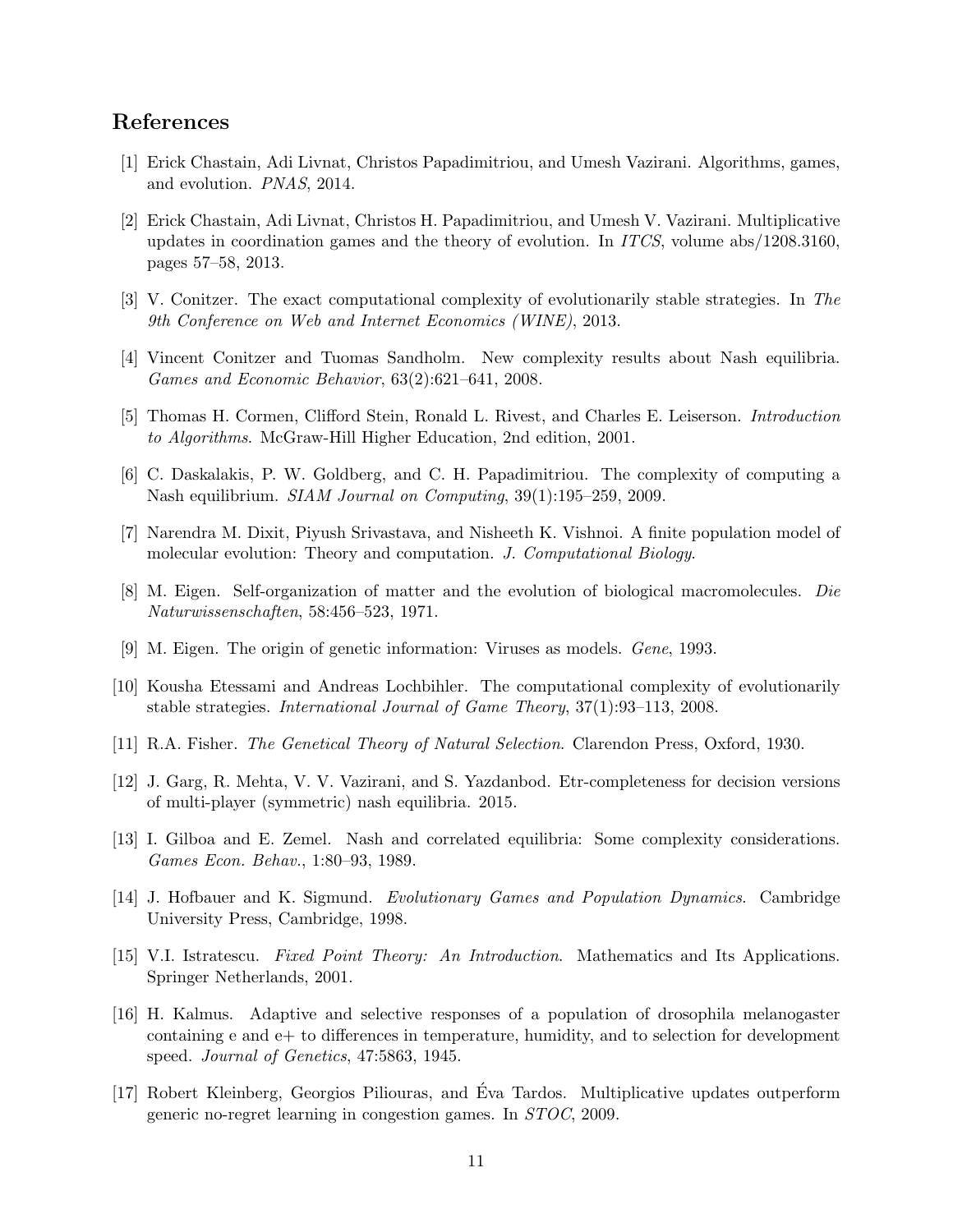- <span id="page-12-4"></span>[18] Adi Livnat, Christos Papadimitriou, Jonathan Dushoff, and Marcus W. Feldman. A mixability theory for the role of sex in evolution. PNAS, 2008.
- <span id="page-12-6"></span>[19] Adi Livnat, Christos Papadimitriou, Aviad Rubinstein, Andrew Wan, and Gregory Valiant. Satisfiability and evolution. In FOCS, 2014.
- <span id="page-12-0"></span>[20] V. Losert and E. Akin. Dynamics of games and genes: Discrete versus continuous time. Journal of Mathematical Biology, 1983.
- <span id="page-12-2"></span>[21] Yuri Lyubich. Mathematical Structures in Population Genetics. Springer-Verlag.
- <span id="page-12-10"></span>[22] Ruta Mehta, Ioannis Panageas, and Georgios Piliouras. Natural selection as an inhibitor of genetic diversity. In ITCS, 2015.
- <span id="page-12-5"></span>[23] Reshef Meir and David Parkes. A note on sex, evolution, and the multiplicative updates algorithm. In Proceedings of the 12th International Joint Conference on Autonomous Agents and Multiagent Systems (AAMAS ?15), 2015.
- <span id="page-12-11"></span>[24] T Nagylaki. The evolution of multilocus systems under weak selection. Genetics, 134(2):627– 47, 1993.
- <span id="page-12-12"></span>[25] T. Nagylaki, J. Hofbauer, and P. Brunovsk´y. Convergence of multilocus systems under weak epistasis or weak selection. J. Math Biol., (2):103–33, 1999.
- <span id="page-12-14"></span>[26] J. Nash. Equilibrium points in n-person games. PNAS, pages 48–49, 1950.
- <span id="page-12-9"></span>[27] N. Nisan. A note on the computational hardness of evolutionary stable strategies. Electronic Colloquium on Computational Complexity (ECCC), 13(076), 2006.
- <span id="page-12-16"></span>[28] I. Panageas and G. Piliouras. http://arxiv.org/pdf/1403.3885v4.pdf, 2014.
- <span id="page-12-15"></span>[29] Lawrence Perko. Differential Equations and Dynamical Systems. Springer, 1991.
- <span id="page-12-3"></span>[30] Marcus Schaefer and Daniel Stefankovič. Fixed points, Nash equilibria, and the existential theory of the reals. Manuscript, 2011.
- <span id="page-12-17"></span>[31] Michael Shub. Global Stability of Dynamical Systems. Springer-Verlag, 1987.
- <span id="page-12-7"></span>[32] Nisheeth K. Vishnoi. Making evolution rigorous: The error threshold. ITCS '13, pages 59–60, New York, NY, USA, 2013. ACM.
- <span id="page-12-8"></span>[33] Nisheeth K. Vishnoi. The speed of evolution. In SODA, 2015.
- <span id="page-12-13"></span>[34] Bernhard von Stengel. Equilibrium computation for two-player games in strategic and extensive form. Algorithmic Game Theory, eds. Nisan, Roughgarden, Tardos, and Vazirani.
- <span id="page-12-1"></span>[35] Wikipedia. https://en.wikipedia.org/wiki/sylvester's law of inertia.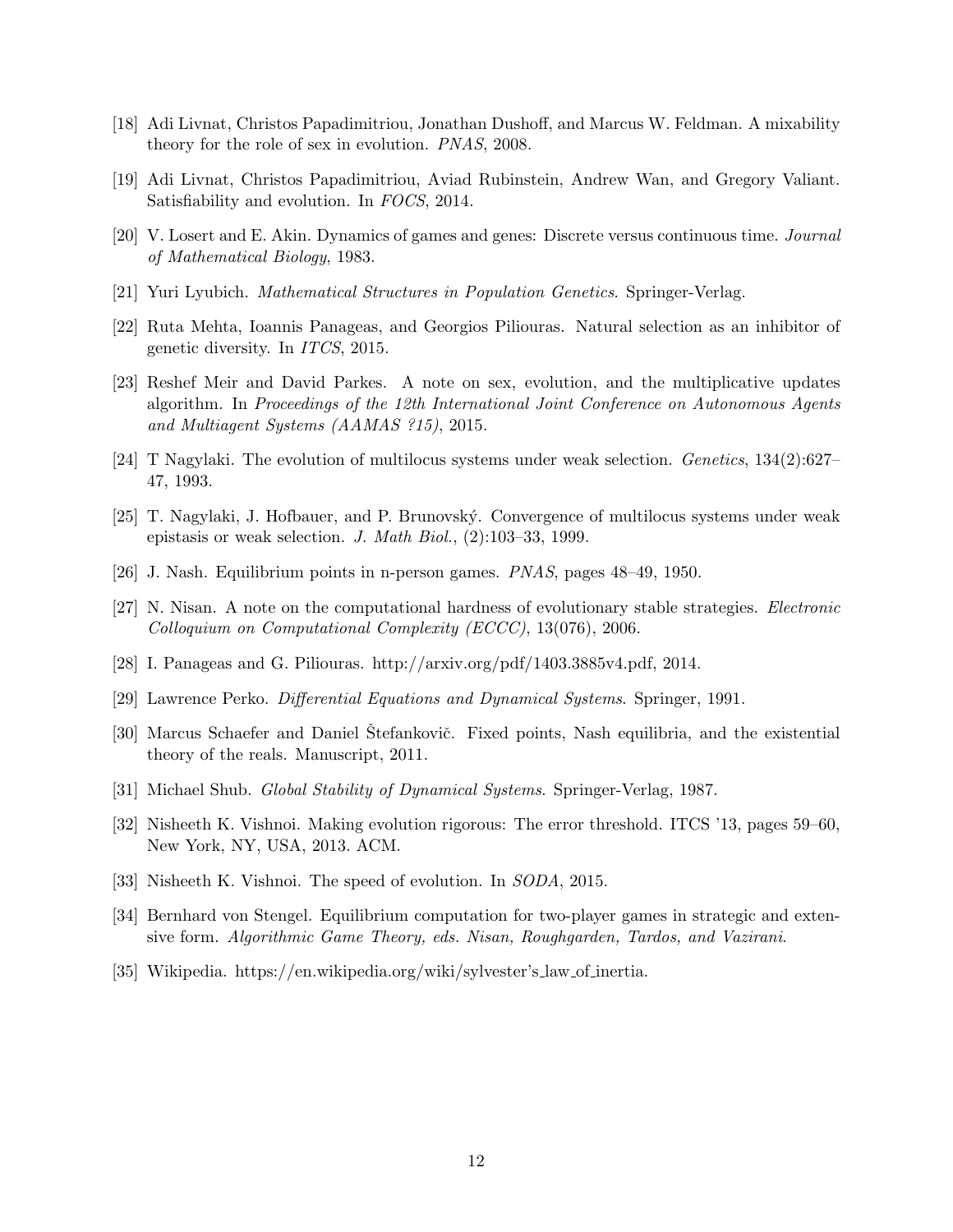# Appendix

# <span id="page-13-0"></span>A Missing Proofs of Section [5](#page-7-4)

## A.1 Equations of Jacobian

Since f is defined on n variables while its domain is  $\Delta_n$  which is of  $n-1$  dimension, we consider a projected Jacobian by replacing strategy t with  $x_t > 0$  by  $1 - \sum_{i \neq t} x_i$  in f.

$$
J_{ii}^{\mathbf{x}} = \frac{(Ax)_i}{x^T A x} + x_i \frac{(A_{ii} - A_{it})(x^T A x) - 2(Ax)_i((Ax)_i - (Ax)_t)}{(x^T A x)^2}
$$

$$
J_{ij}^{\mathbf{x}} = x_i \frac{(A_{ij} - A_{it})(x^T A x) - 2(Ax)_i((Ax)_j - (Ax)_t)}{(x^T A x)^2}
$$

If x is a fixed-point of f, then using Remark [4.1](#page-5-0) the above simplifies to,

$$
J_{ii}^{\mathbf{x}} = 1 + x_i \frac{(A_{ii} - A_{it})}{\mathbf{x}^T A \mathbf{x}} \text{ if } x_i > 0 \text{ and } J_{ii}^{\mathbf{x}} = \frac{(A\mathbf{x})_i}{\mathbf{x}^T A \mathbf{x}} \text{ if } x_i = 0
$$
  

$$
J_{ij}^{\mathbf{x}} = x_i \frac{A_{ij} - A_{it}}{\mathbf{x}^T A \mathbf{x}} \text{ if } x_i, x_j > 0 \text{ and } J_{ij}^{\mathbf{x}} = 0 \text{ if } x_i = 0
$$

## A.2 Proof of Theorem [4.10](#page-7-0)

The proof of the following theorem follows the proofs that can be found in [\[28\]](#page-12-16) To prove Theorem [4.10,](#page-7-0) we will make use of the following important theorem in dynamical systems.

<span id="page-13-2"></span>**Theorem A.1.** (Center and Stable Manifolds, p. 65 of [\[31\]](#page-12-17)) Let **p** be a fixed point for the C<sup>r</sup> local diffeomorphism  $h: U \to \mathbb{R}^n$  where  $U \subset \mathbb{R}^n$  is an open (full-dimensional) neighborhood of  $p$  in  $\mathbb{R}^n$ and  $r \geq 1$ . Let  $E^s \oplus E^c \oplus E^u$  be the invariant splitting of  $\mathbb{R}^n$  into generalized eigenspaces of  $Dh(\mathbf{p})^5$  $Dh(\mathbf{p})^5$ corresponding to eigenvalues of absolute value less than one, equal to one, and greater than one. To the  $Dh(p)$  invariant subspace  $E^s \oplus E^c$  there is an associated local h invariant  $C^r$  embedded disc  $W^{sc}_{loc}$  of dimension  $dim(E^s \oplus E^c)$ , and ball B around **p** such that:

$$
h(W_{loc}^{sc}) \cap B \subset W_{loc}^{sc}.\ \text{If } h^n(\mathbf{x}) \in B \ \text{for all } n \ge 0, \ \text{then } \mathbf{x} \in W_{loc}^{sc} \tag{4}
$$

To use the theorem above we need to project the map of the dynamics [1](#page-5-1) to a lower dimensional space. We consider the (diffeomorphism) function g that is a projection of the points  $x \in \mathbb{R}^n$  to  $\mathbb{R}^{n-1}$  by excluding a specific (the "first") variable. We denote this projection of  $\Delta_n$  by  $g(\Delta_n)$ , i.e.,  $x \rightarrow_g (x')$  where  $x' = (x_2, \ldots, x_n)$ . Further, we define the fixed-point dependent projection function  $z_r$  where we remove one variable  $x_t$  so that  $r_t > 0$  (like function g but the removed strategy must be chosen with positive probability at  $r$ ).

Let f be the map of dynamical system [\(1\)](#page-5-1). For a linearly unstable fixed point  $\bf{r}$  we consider the function  $\psi_{\mathbf{r}}(\boldsymbol{v}) = z_{\mathbf{r}} \circ f \circ z_{\mathbf{r}}^{-1}(\boldsymbol{v})$  which is  $C^1$  local diffeomorphism (due to the point-wise conver-gence of f [\[20\]](#page-12-0) we know that the rule of the dynamical system is a diffeomorphism), with  $v \in R^{n-1}$ . Let  $B_r$  be the (open) ball that is derived from Theorem [A.1](#page-13-2) and we consider the union of these balls (transformed in  $\mathbb{R}^{n-1}$ )

$$
A=\cup_{\mathbf{r}}A_{\mathbf{r}}
$$

<span id="page-13-1"></span><sup>&</sup>lt;sup>5</sup>Jacobian of  $h$  evaluated at  $\boldsymbol{p}$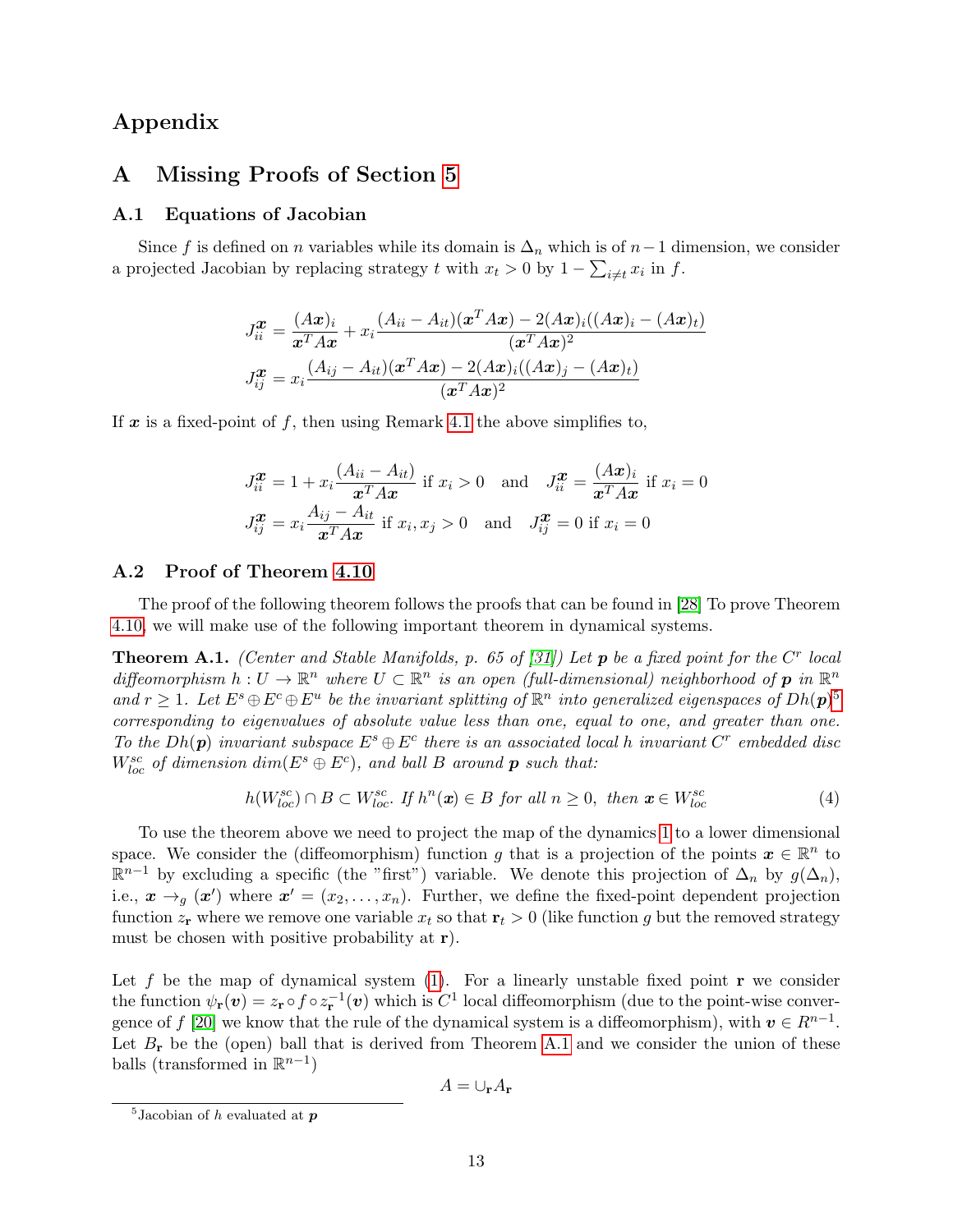where  $A_{\mathbf{r}} = g(z_{\mathbf{r}}^{-1}(B_{\mathbf{r}}))$   $(z_{\mathbf{r}}^{-1}$  "returns" the set  $B_{\mathbf{r}}$  back to  $\mathbb{R}^n$ ). Set  $A_{\mathbf{r}}$  is an open subset of  $\mathbb{R}^{n-1}$ (by continuity of  $z_r$ ). Taking advantage of separability of  $\mathbb{R}^{n-1}$  we have the following theorem.

**Theorem A.2.** (Lindelőf's lemma) For every open cover there is a countable subcover.

Therefore due to the above theorem, we can find a countable subcover for  $A$ , i.e., there exists fixed-points  $\mathbf{r}_1, \mathbf{r}_2, \ldots$  such that  $A = \bigcup_{m=1}^{\infty} A_{\mathbf{r}_m}$ .

For a  $t \in \mathbb{N}$  let  $\psi_{t,r}(v)$  the point after t iteration of dynamics [\(1\)](#page-5-1), starting with v, under projection  $z_{\mathbf{r}}$ , i.e.,  $\psi_{t,\mathbf{r}}(\boldsymbol{v}) = z_{\mathbf{r}} \circ f^t \circ z_{\mathbf{r}}^{-1}(\boldsymbol{v})$ . If point  $\boldsymbol{v} \in int g(\Delta_n)$  (which corresponds to  $g^{-1}(\boldsymbol{v})$ in our original  $\Delta_n$ ) has a linearly unstable fixed point as a limit, there must exist a  $t_0$  and m so that  $\psi_{t,\mathbf{r}_m} \circ z_{\mathbf{r}_m} \circ g^{-1}(\boldsymbol{v}) \in B_{\mathbf{r}_m}$  for all  $t \geq t_0$  (we have point-wise convergence from [\[20\]](#page-12-0)) and therefore again from Theorem [A.1](#page-13-2) we get that  $\psi_{t_0,\mathbf{r}_m} \circ z_{\mathbf{r}_m} \circ g^{-1}(\mathbf{v}) \in W^{sc}_{loc}(\mathbf{r}_m)$ , hence  $\boldsymbol{v} \in g \circ z_{\mathbf{r}_m}^{-1} \circ \psi_{t_0,\mathbf{r}_m}^{-1}(W^{sc}_{loc}(\mathbf{r}_m)).$ 

Hence the set of points in *int*  $g(\Delta_n)$  whose  $\omega$ -limit has a linearly unstable equilibrium is a subset of

$$
C = \bigcup_{m=1}^{\infty} \bigcup_{t=1}^{\infty} g \circ z_{\mathbf{r}_m}^{-1} \circ \psi_{t,\mathbf{r}_m}^{-1}(W_{loc}^{sc}(\mathbf{r}_m)) \tag{5}
$$

Since  $\mathbf{r}_m$  is linearly unstable, it has  $dim(E^u) \geq 1$ , and therefore dimension of  $W^{sc}_{loc}(\mathbf{r}_m)$  is at most  $n-2$ . Thus, the manifold  $W_{loc}^{sc}(\mathbf{r}_m)$  has Lebesgue measure zero in  $\mathbb{R}^{n-1}$ . Finally since  $g \circ z_{\mathbf{r}_m}^{-1} \circ \psi_{t,\mathbf{r}_m}^{-1} : \mathbb{R}^{n-1} \to \mathbb{R}^{n-1}$  is continuously differentiable,  $\psi_{t,\mathbf{r}_m}$  is  $C^1$  and locally Lipschitz (see [\[29\]](#page-12-15) p.71). Therefore using Lemma [A.3](#page-14-0) below it preserves the null-sets, and thereby we get that C is a countable union of measure zero sets, i.e., is measure zero as well, and Theorem [4.10](#page-7-0) follows.

<span id="page-14-0"></span>**Lemma A.3.** Appendix of [\[28\]](#page-12-16). Let  $g : \mathbb{R}^m \to \mathbb{R}^m$  be a locally Lipschitz function, then g is null-set preserving, i.e., for  $E \subset \mathbb{R}^m$  if E has measure zero then  $g(E)$  has also measure zero.

## A.3 Proof of Lemma [5.2](#page-8-7)

*Proof.* It suffices to assume that x is fully mixed. Let z be any vector with  $\sum_i z_i = 0$  and define the vector  $\mathbf{w} = (z_1 - z_n, ..., z_{n-1} - z_n)$  with support  $n-1$ . It is clear that  $\mathbf{z}^T A \mathbf{z} \leq 0$  iff  $\mathbf{w}^T T(A, \mathbf{x}) \mathbf{w} \leq 0$ . So if  $z^T A z \leq 0$  for all z with  $\sum_i z_i = 0$  then  $T(A, x)$  is negative semidefinite. If there exists a z with with  $\sum_i z_i = 0$  s.t  $z^T A z > 0$  then  $\mathbf{w}^T T(A, x) \mathbf{w} > 0$ , so  $T(A, x)$  is not negative semidefinite.

#### A.4 Proof of Lemma [5.3](#page-8-2)

Proof. There is a similar proof in [\[21\]](#page-12-2) for a modified claim. Here we connect the two. First of all, observe that if  $(\mathbf{r}, \mathbf{r})$  is not Nash equilibrium for the  $(A, A)$  game then there exists a j such that  $r_j = 0$  and  $(A\mathbf{r})_j > \mathbf{r}^T A\mathbf{r}$ . But  $\frac{(A\mathbf{r})_j}{\mathbf{r}^T A\mathbf{r}} > 1$  is an eigenvalue of  $J^{\mathbf{r}}$ .

Additionally, since r is stable, using Theorem [4.7](#page-7-1) we have that r is a local maximum of  $\pi(x)$  =  $\mathbf{x}^T A \mathbf{x}$ , say in a neighborhood  $\|\mathbf{x} - \mathbf{r}\| < \delta$ . Let y be a vector with support subset of the support of **r** such that  $\sum_i y_i = 0$ . Firstly we rescale it w.l.o.g so that  $||y'|| < \delta$  and by setting  $z = y' + r$  we have that

$$
z^T A z = y'^T A y' + \mathbf{r}^T A \mathbf{r} + 2y'^T A \mathbf{r}
$$

But  $y^T A r = 0$  since  $(Ar)_i = (Ar)_j$  for all  $i, j$  s.t  $r_i, r_j > 0$ ,  $\sum_i y'_i = 0$ ,  $y'$  has support subset of the support of **r**. Therefore  $y'^T Ay' + r^T A r = z^T A z \le r^T A r$ , thus  $y'^T Ay' \le 0$ . Hence proved using Lemma [5.2.](#page-8-7)  $\Box$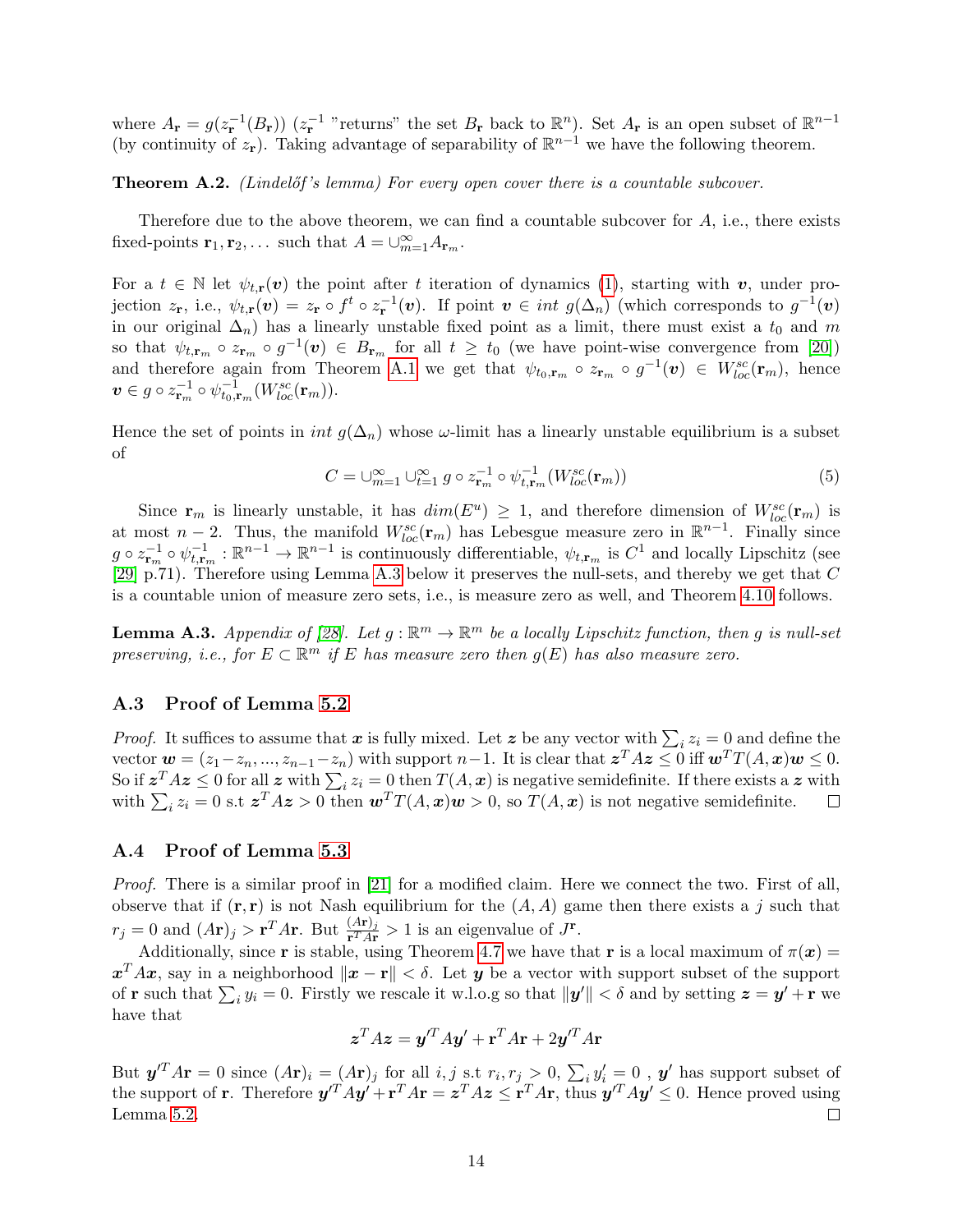## A.5 Proof of Lemma [5.4](#page-8-3)

Proof. The proof can be found in in [\[21\]](#page-12-2). The sufficient conditions for a fixed point to be asymptotically stable in the proof are exactly the assumptions for a fixed-point to be strict Nash stable.  $\Box$ 

### A.6 Proof of Lemma [5.5](#page-8-4)

*Proof.* Let t be the removed strategy (variable  $x_t$ ) to create  $J^{\mathbf{r}}$  (with  $r_t > 0$ ). For every i such that  $r_i = 0$  we have that  $J_{ii}^{\mathbf{r}} = \frac{(A\mathbf{r})_i}{\mathbf{r}^T A \mathbf{r}}$  $\frac{(Ar)_i}{r^T Ar}$  and  $J_{ij}^{\mathbf{r}} = 0$  for all  $j \neq i$ . Hence the corresponding eigenvalues of  $J^{\mathbf{r}}$ of the rows i that do not belong in the support of  $r$  (i-th row has all zeros except the diagonal entry  $J_{ii}^{\mathbf{r}}=\frac{(A\mathbf{r})_{i}}{\mathbf{r}^{T}A\mathbf{r}}$  $\frac{(Ar)_i}{r^T Ar}$  are  $\frac{(Ar)_i}{r^T Ar} > 0$  which are less than or equal to 1 iff  $(\mathbf{r}, \mathbf{r})$  is a NE of the game  $(A, A)$ .

Let  $\overline{\mathbf{J}^{\mathbf{r}}}$  be the submatrix of  $J^{\mathbf{r}}$  by removing all columns/rows  $j \notin SP(\mathbf{r})$ . Let A' be the submatrix of A by removing all columns/rows  $j \notin SP(\mathbf{r})$ . It suffices to prove that  $T(A, \mathbf{r})$  is negative semidefinite iff  $J^{\mathbf{r}}$  has eigenvalues with absolute value at most 1.

Let  $k = |SP(\mathbf{r})|$  and the  $k \times k$  matrix L with  $L_{ij} = r_i \frac{A_{ij}}{\mathbf{r}^T A}$  $\frac{A_{ij}}{\mathbf{r}^T A \mathbf{r}}$  and  $i, j \in SP(\mathbf{r})$ . Observe that L is stochastic and also symmetrizes to  $L'_{ij} = \sqrt{r_i r_j} \frac{A_{ij}}{\mathbf{r}^T A}$  $\frac{A_{ij}}{\mathbf{r}^T A \mathbf{r}}$ , i.e L, L' have the same eigenvalues. Therefore L has an eigenvalue 1 and the rest eigenvalues are real between  $(-1, 1)$  and also A' has eigenvalues with the same signs as  $L'$ .

Finally, we show that  $det(L - \lambda I_k) = (1 - \lambda) \times det(\mathbb{J}^{\prime \mathbf{r}} - \lambda I_{k-1})$  with  $\mathbb{J}^{\prime \mathbf{r}} = \mathbb{J}^{\mathbf{r}} - I_{k-1}$ , namely L has the same eigenvalues as  $\mathbb{J}^r$  plus eigenvalue 1. It is true for a square matrix that by adding a multiple of a row/column to another row/column, the determinant stays invariant. We consider  $L - \lambda I_k$  and we do the following: We subtract the t-th column from every other column and on the resulting matrix, we add every row to the  $t$ -th row. The resulting matrix  $R$  has the property that  $det(R) = (1 - \lambda) \times det(\mathbb{J}^{r} - \lambda I_{k-1})$  and also  $det(R) = det(L - \lambda I_k)$ .

From above we get that if  $\mathbb{J}^{\mathbf{r}}$  has eigenvalues with absolute value at most 1, then  $\mathbb{J}^{\mathbf{r}} - I_{k-1}$  has eigenvalues in  $[-2, 0]$  (we know that are real from the fact that L is symmetrizes to L'), hence L' has eigenvalue 1 and the rest eigenvalues are in  $[-2, 0]$  (since L is stochastic, the rest eigenvalues lie in  $(-1,0]$ ). Therefore A' has positive inertia 1 (see Sylvester's law of inertia) and the one direction follows. For the converse,  $T(A, r)$  being negative semi-definite implies A' has positive inertia 1, thus L' and so L have one eigenvalue positive (which is 1) and the rest non-positive (lie in  $(-1, 0]$ since L is stochastic). Thus  $\mathbb{J}^{\mathbf{r}} - I_{k-1}$  has eigenvalues in  $(-1,0]$  and therefore  $\mathbb{J}^{\mathbf{r}}$  has eigenvalues in (0, 1] (i.e with absolute value at most 1).  $\Box$ 

## A.7 Proof of Lemma [5.7](#page-8-6)

Proof. For equivalence of (strict) Nash stable points, the set of (strict) symmetric NE are same for games  $(A, A)$  and  $(B, B)$ , and matrix  $T(A, x) = T(B, x), \forall x \in \Delta_n$ .  $\Box$ 

# B Missing Proofs of Section [6](#page-8-0) (Hardness)

## B.1 Proof of Lemma [6.2](#page-9-3)

*Proof.* Let vertex set  $C \subset V$  forms a clique of size k in graph G. Construct a maximal clique containing  $C$ , by adding vertices that are connected to all the vertices in the current clique. Let the corresponding vertex set be  $S \subset V$  ( $C \subset S$ ), and let  $m = |S| \geq k$ . Wlog assume that  $S = \{v_1, \ldots, v_m\}$ . Now we construct a strategy profile  $p \in \Delta_{2n}$  and show that it is a strict Nash stable of game  $(A, A)$ .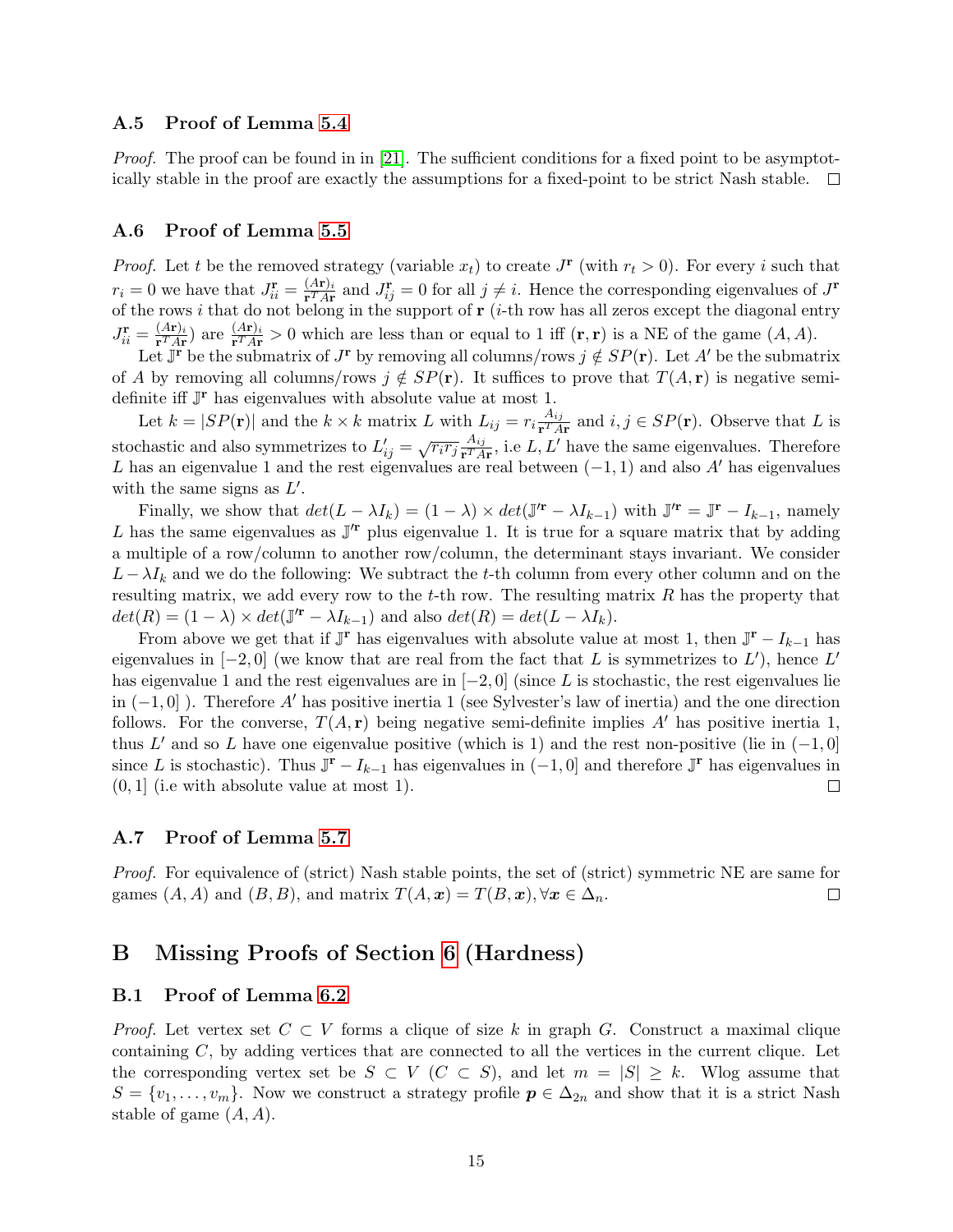$$
p_i = \begin{cases} \frac{1}{m} & 1 \le i \le m \\ 0 & m+1 \le i \le 2n \end{cases}
$$

**Claim B.1.**  $p$  is a strict SNE of game  $(A, A)$ .

*Proof.* To prove the claim we need to show that  $(A\mathbf{p})_i > (A\mathbf{p})_i$ ,  $\forall i \in [m], \forall j \notin [m]$ , and  $(A\mathbf{p})_i =$  $(A\mathbf{p})_j, \forall i, j \in [m]$ . Since S forms a clique in graph G, and by construction of A, the payoff from  $i^{th}$  pure strategy against  $p$  is

$$
(A\mathbf{p})_i = \sum_{r \le m} A_{ir} p_r = \begin{cases} \sum_{r \le m} \frac{1}{m} = \frac{m-1}{m}, & \forall i \in [m] \\ \frac{\sum_{r \le m, E_{ir} = 1} \frac{1}{m} - \sum_{r \le m, E_{ir} = 0} h & \forall m < i \le n \\ \frac{k-1}{m} - \epsilon (1 - \frac{1}{m}) < \frac{k-1}{m} \le \frac{m-1}{m} & \forall n < i \le 2n \\ \end{cases} (\because \exists r \le m, E_{ir} = 0)
$$
\n
$$
\forall n < i \le 2n \quad (\because m \ge k \text{ and } k < n-1)
$$

 $\Box$ 

 $\Box$ 

Thus the claim follows.

Next consider the corresponding transformed matrix  $B = T(A, [m])$  as defined in [\(5.1\)](#page-7-5). Since  $A_{ij} = 1 \forall i, j \in [m], i \neq j$  and  $A_{ii} = 0, \forall i \in [m]$ , we have

$$
\forall i, j < m, \ B_{ij} = A_{ij} + A_{mm} - A_{im} - A_{mj} = -1 \text{ if } i \neq j
$$
\n
$$
= -2 \text{ if } i = j
$$

Claim  $B.2. B$  is negative definite.

*Proof.* It is easy to check that B has all strictly negative eigenvalues.  $w^1 = \mathbf{1}_{m-1}$  is an eigenvector with eigenvalue  $-m$ , and  $\forall 1 \leq i \leq m$ , vector  $\mathbf{w}^i$ , where  $w_1^i = 1$  and  $w_i^i = -1$ , is an eigenvector with eigenvalue  $-1$ . Further,  $w^1, \ldots, w^{m-1}$  are linearly independent.

Thus by Definition [5.1](#page-8-5)  $\boldsymbol{p}$  is a strict Nash stable for game  $(A, A)$ .

#### B.2 Proof of Lemma [6.3](#page-9-1)

Proof. A negative semi-definite matrix has the property that all the diagonal elements are nonpositive. Observe that from definition of  $T(A, r)$ , we can choose any strategy to be removed that is in  $SP(\mathbf{r})$ , hence we choose i and we look at entry  $B_{jj} = A_{ii} + A_{jj} - 2A_{ij}$  with  $j \in SP(\mathbf{r})$ ,  $j \neq i$ which must be non-positive since  $T(A, r)$  is negative semi-definite. Hence  $A_{ii} \leq A_{ii} + A_{jj} \leq 2A_{ij}$ . Finally, if  $A_{ii}$ ,  $A_{jj}$  are both dominating then  $A_{ii} + A_{jj} > A_{ij} + A_{ji} = 2A_{ij}$  which is contradiction since  $A_{ii} + A_{jj} - 2A_{ij} \leq 0$ .  $\Box$ 

## B.3 Proof of Lemma [6.4](#page-9-2)

*Proof.* Let's define  $SSP(\mathbf{p}) = \{i \mid p_i > \frac{1}{n^2}\}\.$  We first show  $|SSP(\mathbf{p})| \geq k$ . Claim B.3.  $|SSP(p)| \geq k$ 

*Proof.* Note that  $\sum_{i \in SP(\boldsymbol{p}) \setminus SSP(\boldsymbol{p})} p_i \leq n \frac{1}{n^2} \leq \frac{1}{n}$  $\frac{1}{n}$ . Therefore,  $\sum_{i \in SSP(\boldsymbol{p})} p_i \geq 1 - \frac{1}{n}$  $\frac{1}{n}$ . Suppose  $|SSP(p)| < k$  by contradiction. Then  $\exists r \in SSP(p)$  such that  $p_r \geq \frac{1-\frac{1}{n}}{k-1} = \frac{n-1}{n(k-1)}$ . Now consider the payoff from strategy  $n + r$ , which is

$$
(A\mathbf{p})_{n+r} = (k-1)p_r - \epsilon(1-p_r) \ge 1 - \frac{1}{n} - \epsilon
$$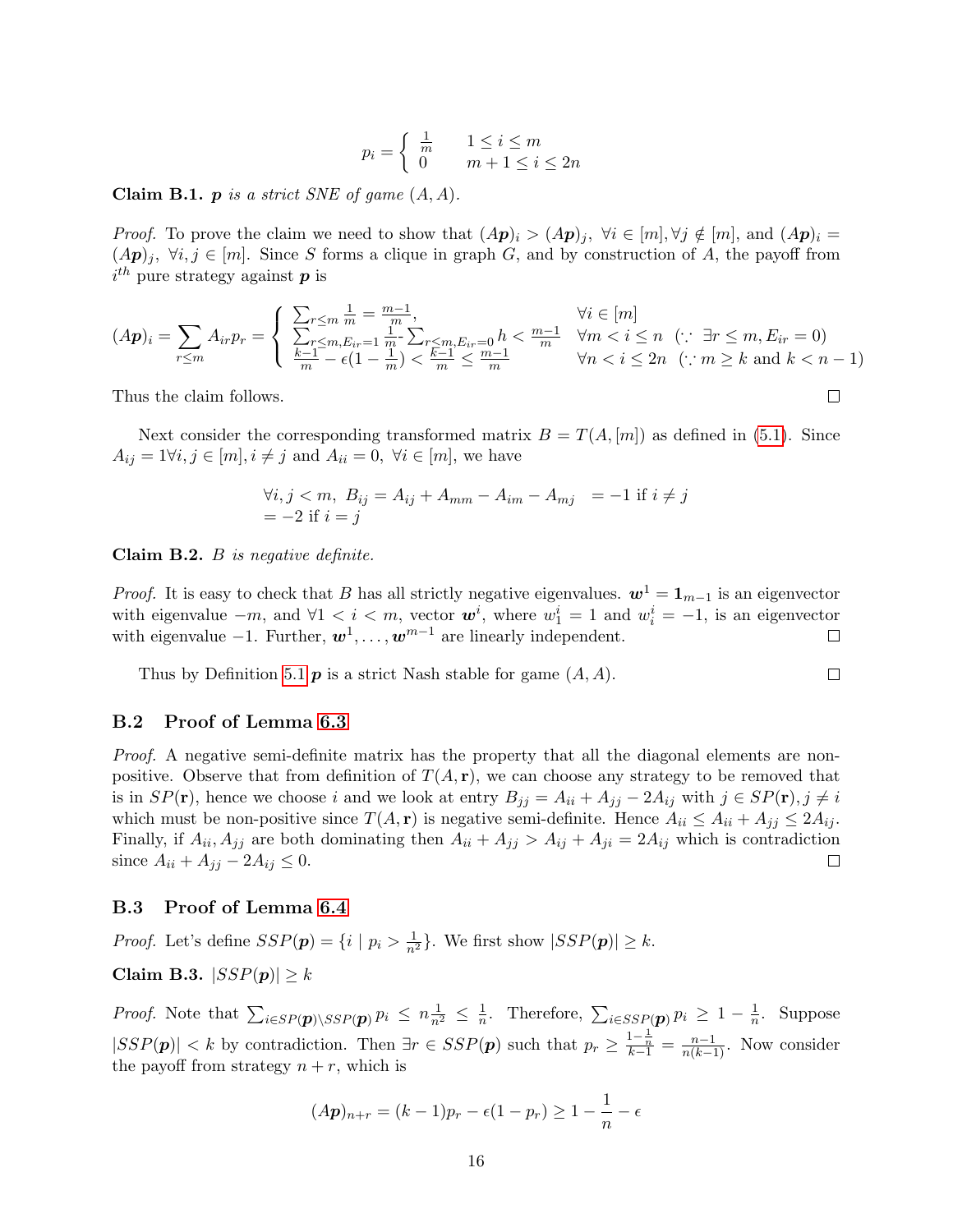On the other hand we have

$$
(A\mathbf{p})_r \le 1 - p_r \le 1 - \frac{n-1}{n(k-1)}
$$

Therefore,

$$
(A\mathbf{p})_{n+r} - (A\mathbf{p})_r \ge 1 - \frac{1}{n} - \epsilon - 1 + \frac{n-1}{n(k-1)} = \frac{n-k}{n(k-1)} - \epsilon \ge \frac{n-k}{n(k-1)} - \frac{1}{10n^3} > 0
$$

A contradiction to  $p$  being symmetric  $NE$ .

Let's define  $S = \{v_i \mid i \in SSP(p)\}\$ . In order to prove the lemma, it suffices to show the vertex set S forms a clique in the graph G since  $|S| = |SSP(p)| \geq k$ .

**Claim B.4.** The vertex set S forms a clique in the graph  $G$ .

*Proof.* It suffices to show  $\forall i, j \in SSP(p)$  where  $i \neq j$  we have  $A_{ij} = 1$ . Suppose not then  $\exists i', j' \in SSP(p) \text{ s.t. } i' \neq j' \text{ and } A_{i'j'} \neq 1. \text{ We get } A_{i'j'} = -h \text{ by definition of } A. \text{ Therefore, }$  $(A\mathbf{p})_{j'} \leq -hp_{i'}+1 \leq -1$  because  $p_{i'} \geq \frac{1}{n^2}$  and  $h \geq 2n^2$ . On the other hand, we have  $\forall i \notin [n]$ ,  $(A\mathbf{p})_i \geq -\epsilon > -1$  by definition of A so we get a contradiction to  $\mathbf{p}$  being symmetric NE.

The proof is completed.

B.4 Proof of lemma [6.5](#page-9-4)

*Proof.* Let **p** be a Nash stable strategy of game  $(A, A)$ , then by definition **p** is a SNE and matrix  $B = T(A, p)$  is negative semi-definite. The latter implies  $SP(p) \subset [n]$  using Lemma [6.3,](#page-9-1) since for  $i \notin [n]$   $A_{ii} = h > 2k > 2A_{ij}, \forall j \neq i$ . Applying Lemma [6.4](#page-9-2) with this fact together with the **p** being an SNE and  $|SP(n)| > 1$  implies G has a clique of size k. an SNE and  $|SP(p)| > 1$  implies G has a clique of size k.

# C Missing Details of Section [6](#page-8-0) (Hardness)

#### <span id="page-17-0"></span>C.1 Hardness when single dominating diagonal

A symmetric matrix, when picked uniformly at random, has in expectation exactly one row with dominating diagonal (see Remark [D.7\)](#page-22-1). One could ask does the problem become easier for this typical case. We answer negatively by extending all the NP-hardness results of Theorem [6.6](#page-10-0) to this case as well, where matrix A has exactly one row whose diagonal entry dominates all other entries of the row, *i.e.*,  $\exists i : A_{ii} > A_{ij}, \ \forall j \neq i$ .

Consider the following modification of matrix  $A$  from  $(3)$ , where we add an extra row and column. Matrix M is of dimension  $(2n + 1) \times (2n + 1)$ , described pictorially in Figure [2.](#page-18-0) Recall that  $h > 2n^2 + 5$  and k is the given integer.

<span id="page-17-1"></span>
$$
M_{ij} = A_{ij}
$$
 if  $i, j \le 2n$   
\n
$$
M_{(2n+1)i} = M_{i(2n+1)} = 0
$$
 if  $i \le n$   
\n
$$
M_{(2n+1)i} = M_{i(2n+1)} = h + \epsilon
$$
 if  $n < i \le 2n$ , where  $0 < \epsilon < 1$   
\n
$$
M_{(2n+1)(2n+1)} = 3h
$$
 (6)

Clearly M has exactly one row/column with dominating diagonal, namely  $(2n+1)$ . The strategy constructed in Lemma [6.2](#page-9-3) is still strict Nash stable in game  $(M, M)$ . This is because their support is a subset of  $[n]$ , implying the extra strategy giving zero payoff which is strictly less than the expected payoff. Thus, we get the following lemma.

 $\Box$ 

 $\Box$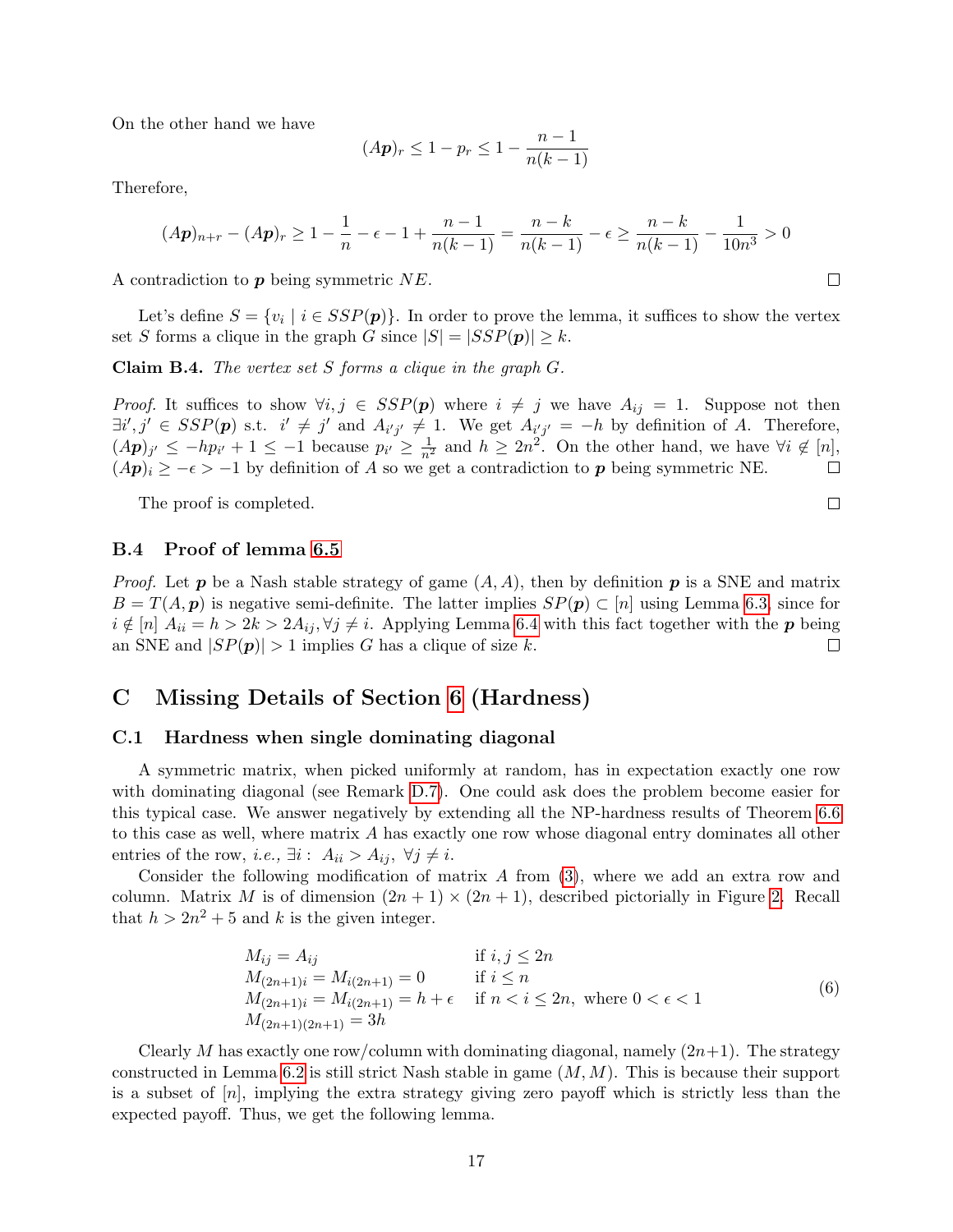<span id="page-18-0"></span>

Figure 2: Matrix  $M$  as defined in  $(6)$ 

<span id="page-18-1"></span>**Lemma C.1.** If graph G has a clique of size k, then game  $(M, M)$  has a mixed strategy that is strict Nash stable where A is from [\(3\)](#page-9-0).

Next we show the converse. Nash stable strategies are super set of other three notion of stability (Theorem [5.6\)](#page-8-1), so it suffices to map Nash stable to a k-clique. Further, if  $p$  is Nash stable then  $T(M, p)$  is negative semi-definite (by definition). Using this property together with the lemmas from previous two section, we show the next lemma.

<span id="page-18-2"></span>**Lemma C.2.** Graph G has a clique of size k, if there is a mixed Nash stable strategy in  $(M, M)$ .

*Proof.* Let q be the Nash stable strategy, then it is a symmetric NE of game  $(M, M)$ ,  $T(M, q)$ is negative semi-definite, and  $|SP(q)| > 1$ . Using Lemma [6.3](#page-9-1) we have  $SP(q) \subseteq [n]$ , as for  $i =$  $2n + 1$ ,  $M_{ii} = 3h > 2M_{ij}$ ,  $\forall j \neq i$  implying  $2n + 1 \notin SP(q)$ , and  $\forall n \leq i \leq 2n$ ,  $M_{ii} = h >$  $2k > 2A_{ij}, \forall j \in SP(q)$ . Thus for 2n-dimensional vector p, where  $p_i = q_i, i \leq 2n$ , we have  $T(A, p) = T(M, q)$  and p is a symmetric NE of game  $(A, A)$ . Thus, stability property of q on matrix M carries forward to corresponding stability of  $p$  on matrix A. Thus the lemma follows using Lemma [6.5.](#page-9-4)  $\Box$ 

The next theorem follows using Theorem [5.6,](#page-8-1) Lemmas [5.7,](#page-8-6) [C.1,](#page-18-1) and [C.2.](#page-18-2) Containment in NP follows using the Definition [5.1.](#page-8-5)

**Theorem C.3.** Given a symmetric matrix M such that exactly one row/column in M has a dominating diagonal,

- it is NP-complete to check if game  $(M, M)$  has a mixed Nash stable (or linearly stable) strategy.
- it is NP-complete to check if game  $(M, M)$  has a mixed strict Nash stable strategy.
- it is NP-hard to check if dynamics [\(1\)](#page-5-1) applied on M has a mixed stable fixed-point.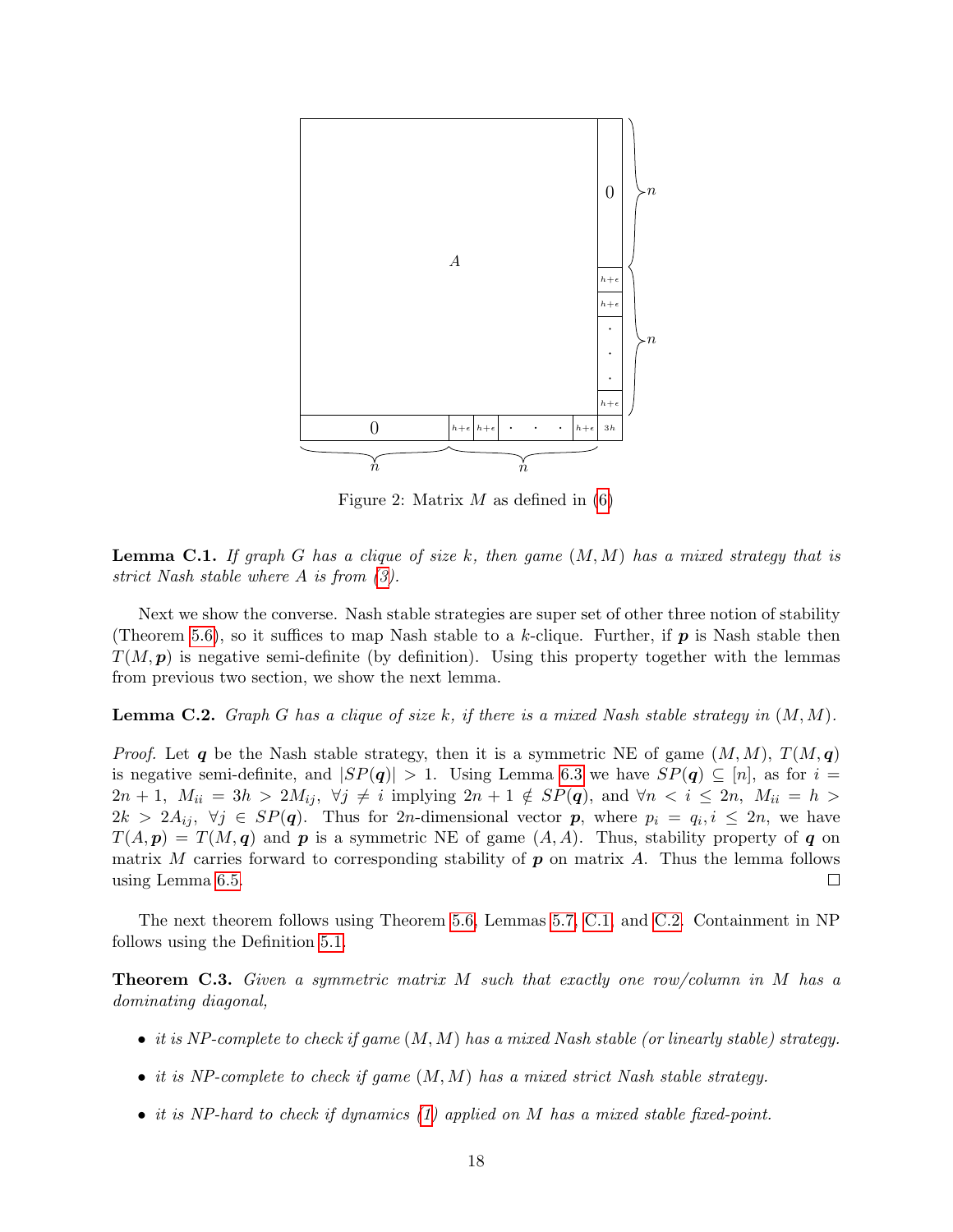• it is NP-hard to check if dynamics [\(1\)](#page-5-1) applied on M has a mixed asymptotically stable fixedpoint.

even if M is a assumed to be positive.

Strict positivity of the matrix in the above theorem follows using the fact that Nash stable and strict Nash stable strategies do not change when a constant is added to the matrix (Lemma [5.7\)](#page-8-6).

#### <span id="page-19-0"></span>C.2 Hardness for subset

Another natural question to ask is whether a particular allele is going to survive with positive probability in the limit, for a given fitness matrix. We show that this may not be easy either, by proving hardness for checking if there exists a stable strategy p such that  $i \in SP(p)$  for a given i. In general, given a subset S of pure strategies it is hard to check if  $\exists$  a stable profile p such that S is a subset of  $SP(\boldsymbol{p})$ .

**Theorem C.4.** Given a  $d \times d$  symmetric matrix M and a subset  $S \subset [d]$ ,

- it is NP-complete to check if game  $(M, M)$  has a Nash stable (or linearly stable) strategy  $p$ s.t.  $S \subset SP(p)$ .
- it is NP-complete to check if game  $(M, M)$  has a strict Nash stable strategy  $p$  s.t.  $S \subset SP(p)$ .
- it is NP-hard to check if dynamics [\(1\)](#page-5-1) applied on M has a stable fixed-point  $p$  s.t.  $S \subset SP(p)$ .
- it is NP-hard to check if dynamics [\(1\)](#page-5-1) applied on M has a asymptotically stable fixed-point  $p$ s.t.  $S \subset SP(p)$ .

even if  $|S| = 1$ , or if M is a assumed to be positive or with exactly one row with dominating diagonal.

*Proof.* The reduction is again from k-clique. Our constructions of  $(3)$  and  $(6)$  works as is, and the target set is  $S = \{n\}.$ 

Recall that vertex  $v_n \in V$  is connected to every other vertex in G, and therefore is part of every maximal clique. Thus the construction of strategy  $p$  in Lemmas [6.2](#page-9-3) and [C.1](#page-18-1) will have  $p_n > 0$ , and therefore if k-clique exist then  $S \subset SP(p)$ .

For the converse consider a Nash stable strategy p with  $\{n\} \subset SP(p)$ . By definition it is a symmetric NE, and therefore  $SP(p) \neq \{n\}$  as in all cases row n has dominated diagonal, i.e.,  $A_{nn} = 0 < k - \delta = A_{n,2n}$ . Thus, **p** is a mixed profile, and then by applying Lemmas [6.5](#page-9-4) and [C.2,](#page-18-2) for the respective cases we get that graph  $G$  has a k-clique. Thus proof follows using Theorem [5.6](#page-8-1) and property of Lemma [5.7.](#page-8-6)  $\Box$ 

#### <span id="page-19-1"></span>C.3 Diversity and hardness

Finally we state the hardness result in terms of survival of phenotypic diversity in the limiting population of diploid organism with single locus. For this case, as we discussed before, the evolutionary process has been studied extensively  $[24, 20, 21]$  $[24, 20, 21]$  $[24, 20, 21]$ , and that it is governed by dynamics f of [\(1\)](#page-5-1) has been established. Here A is a symmetric fitness matrix;  $A_{ij}$  is the fitness of an organism with alleles i and j in the locus of two chromosomes. Thus, for a given A the question of deciding "If phenotypic diversity will survive with positive probability?" translates to "If dynamics f converges to a mixed fixed-point with positive probability?". We wish to show NP-hardness for this question.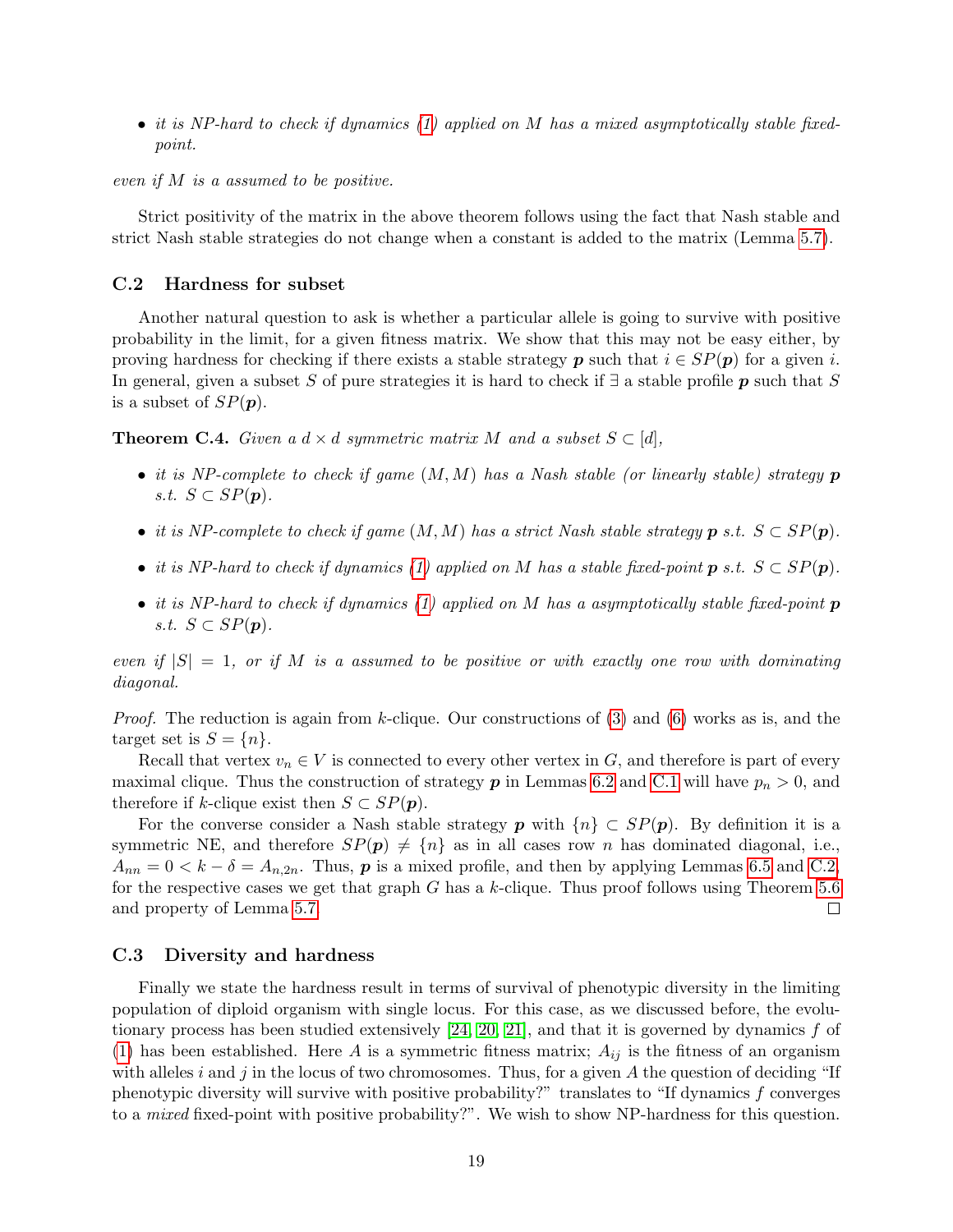Theorem [4.10](#page-7-0) establishes that all, except for zero-measure, of starting distributions f converges to linearly stable fixed-points. From this we can conclude that "Yes" answer to the above question implies existence of a *mixed* linearly stable fixed-point. However the converse may not hold. In other words, "No" answer does not imply *non-existence* of *mixed* linearly stable fixed-point. Although, in that case we can conclude non-existence of mixed strict Nash stable strategy (Theorem [5.6\)](#page-8-1). Thus, none of the above reductions seem to directly give NP-hardness for our question.

At this point, the fact that same reduction (of Section [6.1\)](#page-9-6) gives NP-hardness for all four notions of stablity, and in particular for strict Nash stable as well as linearly stable (Nash stable) fixedpoints come to our rescue. In particular, for the matrix A of [\(3\)](#page-9-0) non-existence of mixed limit point in  $\mathcal L$  (points where f coverges with positive probability) implies non-existence of strict Nash stable strategy, which in turn imply non-existence of *mixed* linearly stable fixed-point (Theorem [5.6\)](#page-8-1). If not, then graph G will have k-clique (Lemma [6.5](#page-9-4) and Theorem [5.6\)](#page-8-1), which in turn implies existence of a mixed strict Nash stable strategy (Lemma  $6.2$ ). Therefore, we can conclude that *mixed* linearly stable fixed-point exist if and only if f converges to a mixed fixed-point with positive probability. and thus the next theorem follows.

Theorem C.5. Given a fitness matrix A for a diploid organism with single locus, it is NP-hard to decide if, under evolution, diversity will survive (by converging to a specific mixed equilibrium with positive probability) when starting allele frequencies are picked iid from uniform distribution. Also, deciding if a given allele will survive is NP-hard.

<span id="page-20-1"></span>Remark C.6. As noted in Section [4.2,](#page-6-4) coordination games are very special and they always have a pure Nash equilibrium which is easy to find; NE computation in general game is PPAD-complete [\[6\]](#page-11-16). Thus, it is natural to wonder if decision versions on coordination games are also easy to answer.

In the process of obtaining the above hardness results, we stumbled upon NP-hardness for checking if a symmetric coordination game has a NE (not necessarily symmetric) where each player randomizes among at least k strategies. Again the reduction is from k-clique. Thus, it seems highly probable that other decision version on (symmetric) coordination games are also NP-complete.

# <span id="page-20-0"></span>D Survival of Diversity

Given a fitness (positive symmetric) matrix A. We analyze how diverse the population will be in the limit under evolutionary dynamics (governed by  $f(1)$  $f(1)$ ). If the limit point  $\boldsymbol{x}$  is not pure, i.e.,  $|SP(x)| > 1$  then at least two alleles survive among the population, and we say the population is diverse and not monomorphic in the limit.

We characterize two extreme cases of fitness matrix for the survival of diversity, namely where diversity always survives and where diversity disappears regardless of the starting population. Using this characterization we analyze the chances of survival of diversity when fitness matrix and starting populations are picked uniformly at random. Since every limit with postive measure of region of attraction is Nash stable (Theorems [4.10](#page-7-0) and [5.6\)](#page-8-1), there has to be at least one mixed Nash stable strategy for the diversity to survive. We know that given a symmetric A there always exists a Nash stable strategy, however it does not have to be mixed.

**Definition D.1.** Diagonal entry  $A_{ii}$  is called dominating if and only if  $A_{ii} > A_{ij}$  for all  $j \neq i$ . And it is called dominated if and only if  $\exists j$ , such that  $A_{ij} > A_{ii}$ .

Next lemma characterizes instances that lack mixed Nash stable.

<span id="page-20-2"></span>**Lemma D.2.** If all diagonal entries of A are dominating then there are no mixed linearly stable fixed points.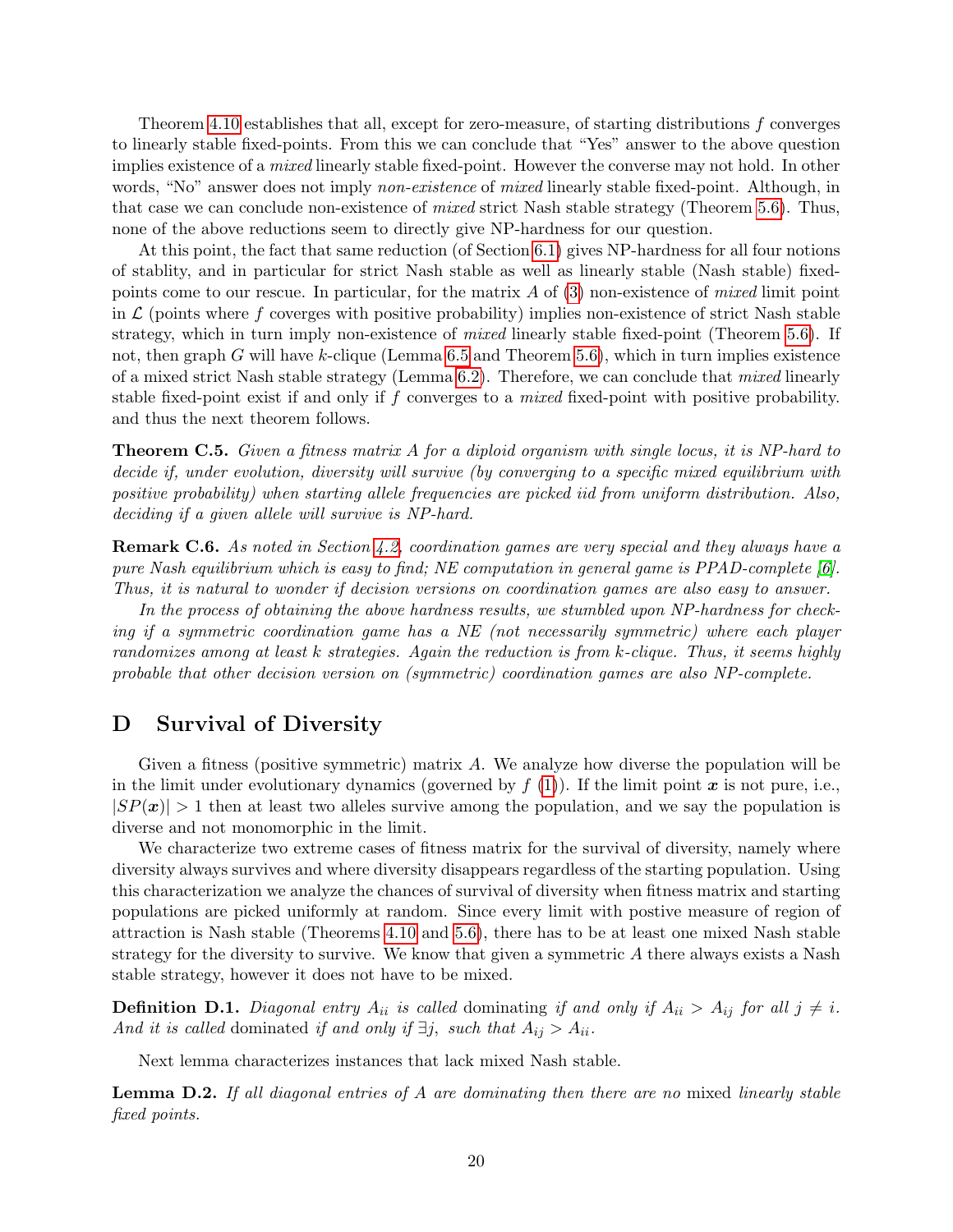The next theorem follows using Theorem [4.10](#page-7-0) and Lemma [D.2.](#page-20-2) Informally, it states that if every diagonal entry of A is dominating then almost surely the dynamics converge to pure fixed points.

<span id="page-21-2"></span>**Theorem D.3.** If every diagonal entry of A is dominating then the set of initial conditions in  $\Delta_n$ so that the dynamics [1](#page-5-1) converges to mixed fixed points has measure zero, i.e diversity dies almost surely.

Additionally, we show that a pure fixed point that chooses strategy t, where  $A_{tt}$  is dominated, will be linearly unstable.

<span id="page-21-1"></span>**Lemma D.4.** Let  $r \in \Delta_n$  with  $r_t = 1$ . If  $A_{tt}$  is dominated, then r is linearly unstable.

If there are no pure fixed points that are linearly stable, then all linearly stable fixed-points are mixed, and thus the next theorem follows using Theorem [4.10](#page-7-0) and Lemma [D.4.](#page-21-1)

**Theorem D.5.** If every diagonal of A is dominated then the set of initial conditions in  $\Delta_n$  so that the dynamics [1](#page-5-1) converge to pure fixed points has measure zero, i.e diversity survives almost surely.

The following lemma shows that when the fitness matrix is picked uniformly at random, there is a positive probability (bounded away from zero for all  $n$ ) so that every diagonal in A is dominated. This essentially means that generically, diversity survives with positive probability, bounded away from zero, for all  $n$  where the randomness is taken with respect to both the payoff matrix and initial conditions.

<span id="page-21-0"></span>**Lemma D.6.** Let each entry of A be chosen iid from a continuous distribution. The probability that all diagonals of A are dominated is bounded away from zero, i.e., at least  $\frac{1}{3} - o(1)$ .

*Proof.* Let  $E_i$  be the event that  $A_{ii}$  is *dominating*. We get that:

$$
\Pr[E_i] = \frac{1}{n} \tag{7}
$$

Also for  $n \geq 6$  we have that

$$
\Pr[E_i \cap E_j \cap E_k] \le \frac{1}{(n-3)^3} \tag{8}
$$

for  $i \neq j \neq k \neq i$ . To prove this let  $D_i$  correspond to the events  $A_{ii} > A_{it}$  for all  $t \neq i, j, k$  (in same way the definition of  $D_j, D_k$ ). Clearly  $D_i, D_j, D_k$  are independent and thus  $Pr[D_i \cap D_j \cap D_k] =$  $\frac{1}{(n-3)^3}$ . Since  $E_i \cap E_j \cap E_k \subset D_i \cap D_j \cap D_k$  the inequality follows.

Finally by counting argument (count all the favor permutations) we get that

$$
\Pr[E_i \cap E_j] \ge \frac{2[\sum_{k=0}^{n-2} (2n-3-k)! \frac{(n-2)!}{(n-2-k)!}]}{(2n-1)!} = \frac{2}{n(n-1)} \sum_{k=0}^{n-2} \prod_{i=0}^{k+1} \frac{n-i}{2n-i-1}
$$

for  $i \neq j$ . For  $l = o(n)$ , for example  $l = \log n$  and using the fact that  $\frac{n-i}{2n-i-1}$  is decreasing with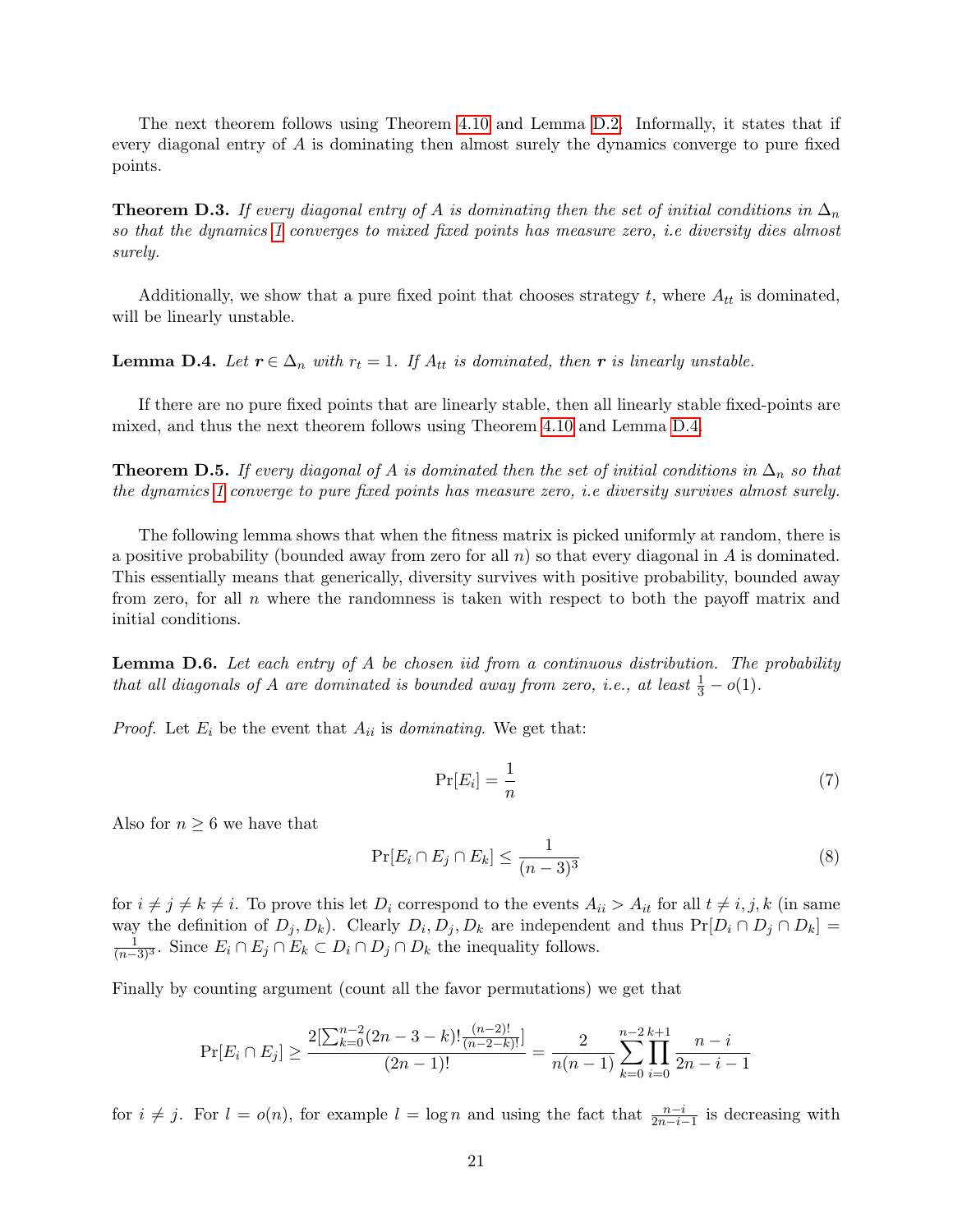respect to i we get that

$$
\sum_{k=0}^{n-2} \prod_{i=0}^{k+1} \frac{n-i}{2n-i-1} \ge \sum_{k=0}^{l} \prod_{i=0}^{k+1} \frac{n-i}{2n-i-1}
$$
  
\n
$$
\ge \sum_{k=0}^{l} \left(\frac{n-k-1}{2n-k-2}\right)^{k+2}
$$
  
\n
$$
\ge \sum_{k=0}^{l} \left(\frac{n-l-1}{2n-l-2}\right)^{k+2}
$$
  
\n
$$
= \left(\frac{n-l-1}{2n-l-2}\right)^2 \left(\frac{1-(\frac{n-l-1}{2n-l-2})^{l+1}}{1-\frac{n-l-1}{2n-l-2}}\right) = \frac{1}{2} - o(1)
$$

Therefore (inclusion-exclusion) we have that

$$
\Pr[\cup E_i] \le \sum_i \Pr[E_i] - \sum_{i < j} \Pr[E_i \cap E_j] + \sum_{i < j < k} \Pr[E_i \cap E_j \cap E_k]
$$

thus

$$
\Pr[\cap E_i^c] \ge \frac{1}{2} - o(1) - \frac{n(n-1)(n-2)}{6(n-3)^3} = \frac{1}{3} - o(1)
$$

which is bounded away from zero.

<span id="page-22-1"></span>**Remark D.7.** Observe that letting  $X_i$  be the indicator random variable that  $A_{ii}$  is dominating and  $X = \sum_i X_i$  we get that  $E[X] = \sum_i E[X_i] = \sum_i \Pr[E_i] = n \times \frac{1}{n} = 1$  so in expectation we will have one dominating element. Also from the above proof of Lemma [D.6](#page-21-0) we get that  $E[X^2] =$  $\sum_{i} E[X_i] + 2 \sum_{i < j} E[X_i X_j] = 1 + n(n-1) \Pr[E_i \cap E_j] \approx 2 - o(1)$  (namely  $Var[X] \approx 1 - o(1)$ ) so by Chebyshev's inequality  $Pr[|X - 1| > k]$  is  $O(\frac{1}{k^2})$  $\frac{1}{k^2}$ .

# E Terms Used in Biology

### <span id="page-22-0"></span>E.1 Terms in Biology

We provide brief non-technical definitions of a few biological terms that we use in this paper. Gene. A unit that determines some characteristic of the organism, and passes traits to offsprings. All organisms have genes corresponding to various biological traits, some of which are instantly visible, such as eye color or number of limbs, and some of which are not, such as blood type.

Allele. Allele is one of a number of alternative forms of the same gene, found at the same place on a chromosome, Different alleles can result in different observable traits, such as different pigmentation.

Genotype. The genetic constitution of an individual organism.

Phenotype. The set of observable characteristics of an individual resulting from the interaction of its genotype with the environment.

Diploid. Diploid means having two copies of each chromosome. Almost all of the cells in the human body are diploid.

Haploid. A cell or nucleus having a single set of unpaired chromosomes. Our sex cells (sperm and eggs) are haploid cells that are produced by meiosis. When sex cells unite during fertilization, the haploid cells become a diploid cell.

 $\Box$